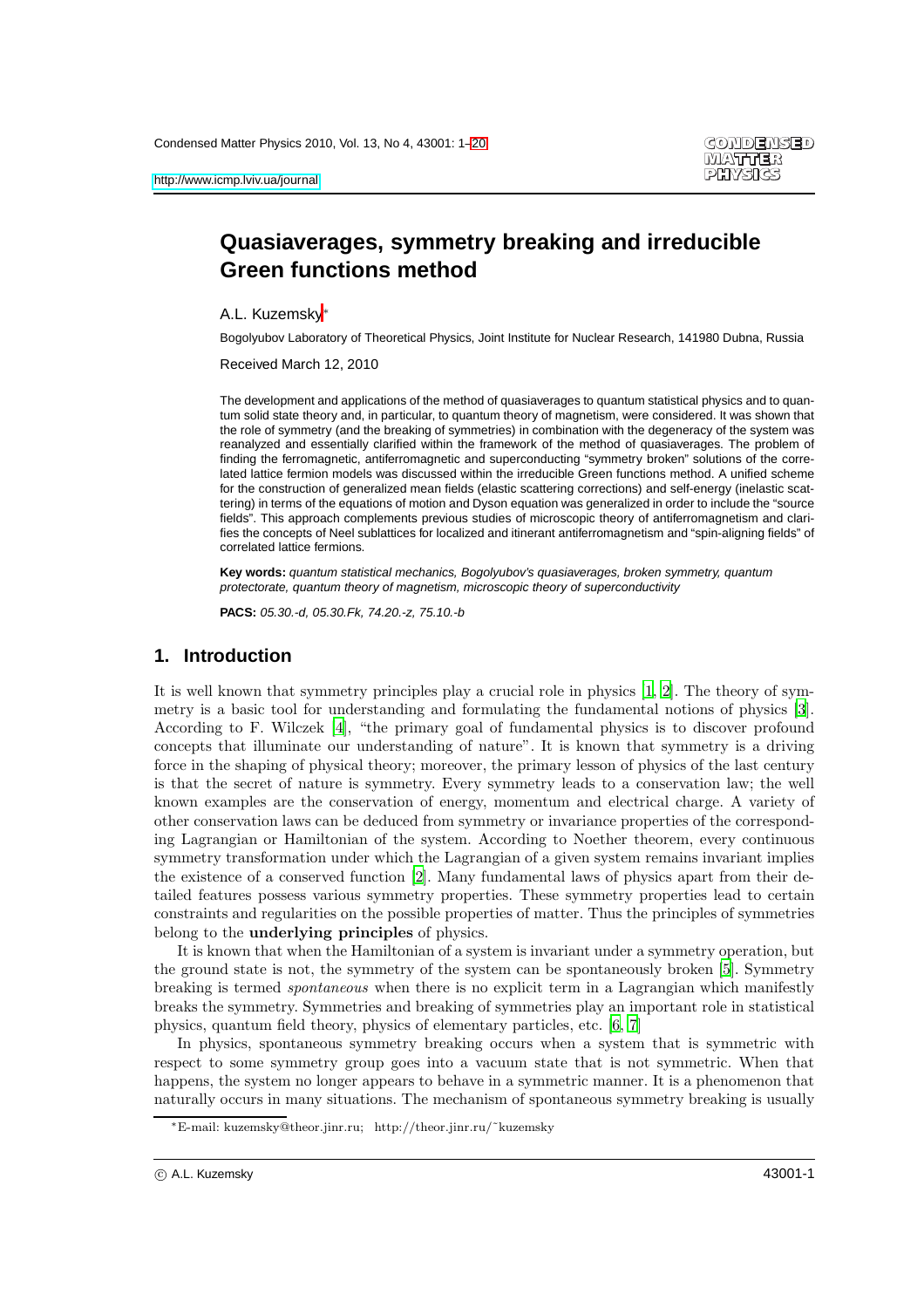understood as the mechanism responsible for the occurrence of asymmetric states in quantum systems in the thermodynamic limit and is used in various field of quantum physics [\[8\]](#page-17-8). The intriguing mechanism of spontaneous symmetry breaking is a unifying concept that lies at the basis of the majority of the recent developments in theoretical physics, from statistical mechanics to many-body theory and to elementary particles theory [\[6](#page-17-6), [7](#page-17-7)].

It should be stressed that symmetry implies degeneracy. The greater the symmetry, the greater the degeneracy. The study of degeneracy of energy levels plays a very important role in quantum physics. It is of importance to emphasize that when spontaneous symmetry breaking takes place, the ground state of the system is degenerate. Substantial progress in the understanding of the broken symmetry concept was connected with Bogolyubov's fundamental ideas on quasiaverages [\[9](#page-17-9)[–18\]](#page-18-0). Studies of degenerate systems led Bogolyubov in 1960–1961 to the formulation of the method of quasiaverages. This method has proved to be a universal tool for systems whose ground states become unstable under small perturbations. Thus, the role of symmetry (and the breaking of symmetries) in combination with the degeneracy of the system was reanalyzed and essentially clarified by N.N. Bogolyubov in 1960–1961. He invented and formulated a powerful innovative idea of quasiaverages in statistical mechanics [\[9,](#page-17-9) [10](#page-18-1), [13,](#page-18-2) [15](#page-18-3), [16,](#page-18-4) [18\]](#page-18-0). The very elegant work of N.N. Bogolyubov [\[10](#page-18-1)] has been of great importance for a deeper understanding of phase transitions, superfluidity and superconductivity, quantum theory of magnetism [\[19\]](#page-18-5) and other fields of equilibrium and nonequilibrium statistical mechanics [\[10](#page-18-1)[–13,](#page-18-2) [15,](#page-18-3) [16,](#page-18-4) [18,](#page-18-0) [20](#page-18-6)[–23\]](#page-18-7). The concept of quasiaverages is indirectly related to the theory of phase transition. The instability of thermodynamic averages with respect to perturbations of the Hamiltonian by breaking the invariance with respect to a certain group of transformations means that there occurs a transition to an extremal state in the system. The mathematical apparatus of the method of quasiaverages includes the Bo-golyubov theorem [\[10](#page-18-1), [13,](#page-18-2) [18,](#page-18-0) [24\]](#page-18-8) on singularities of type  $1/q^2$  and the Bogolyubov inequality for Green and correlation functions as a direct consequence of the method. It includes algorithms for establishing non-trivial estimates for equilibrium quasiaverages, enabling one to study the problem of ordering in statistical systems and to elucidate the structure of the energy spectrum of the underlying excited states. Thus, the Bogolyubov's idea of quasiaverages is an essential conceptual advance in modern physics.

The behaviour of many-particle systems with strong interaction is frequently quite complicated, and nonperturbative approaches are required to treat their properties. Such situations often arise in condensed matter systems. Electrical, magnetic and mechanical properties of materials are emergent collective behaviours of the underlying quantum mechanics of their electrons and constituent atoms. A principal aim of solid state physics and materials science is to elucidate this emergence. A full achievement of this goal would imply the ability to engineer a material that is optimum for any particular application. The current understanding of electrons in solids uses simplified but workable picture known as the Fermi liquid theory. This theory explains why electrons in solids can often be described in a simplified manner which appears to ignore the strong repulsive forces that electrons are known to exert on one another. There is a growing appreciation that this theory probably fails for entire classes of possibly useful materials and there is a suspicion that the failure has to do with unresolved competition between different possible emergent behaviours.

It is appropriate to note here that the emergent properties of matter were analyzed and discussed by R. Laughlin and D. Pines [\[25,](#page-18-9) [26\]](#page-18-10) from a general point of view (see also [\[27](#page-18-11)]). They introduced a unifying idea of quantum protectorate. This concept also belongs to the underlying principles of physics. The idea of quantum protectorate reveals an essential difference in the behaviour of the complex many-body systems at the low-energy and high-energy scales. The existence of two scales, low-energy and high-energy, in the description of physical phenomena is used in physics, explicitly or implicitly.

On the other hand, it was recognized for many years that a strong correlation in solids exists between the motions of various particles (electrons and ions, i.e. the fermion and boson degrees of freedom) which arise from the Coulomb forces. The most interesting objects are metals and their compounds. They are invariant under the translation group of a crystal lattice and have lattice vibrations as well as electron degrees of freedom. There are many evidences for the importance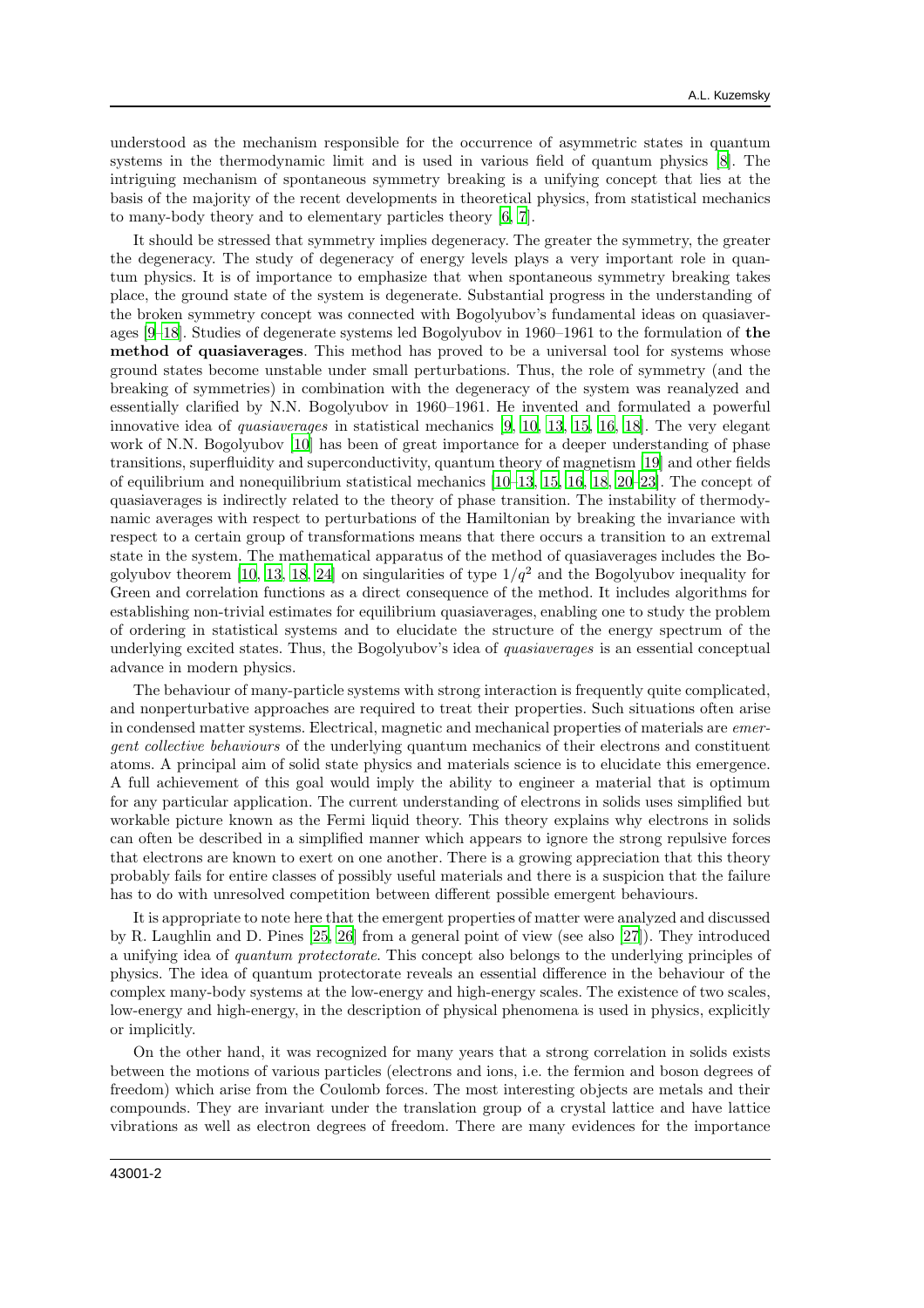of many-body effects in these systems. Within the semi-phenomenological theory it was suggested that the low-lying excited states of an interacting Fermi gas can be described in terms of a set of "independent quasiparticles". However, this was a phenomenological approach that did not reveal the nature of relevant interactions. An alternative way of viewing quasiparticles, more general and consistent, is through the Green function scheme of many-body theory [\[19,](#page-18-5) [22](#page-18-12), [28,](#page-18-13) [29\]](#page-18-14). It becomes clear that only a thorough experimental and theoretical investigation of quasiparticle many-body dynamics of the many-particle systems can provide an answer to the relevant microscopic picture [\[22\]](#page-18-12). In our works, we discussed the microscopic view of a dynamic behaviour of various interacting manybody systems on a lattice [\[22,](#page-18-12) [30](#page-18-15)[–40\]](#page-18-16). A comprehensive description of transition and rare-earth metals and alloys and other materials (as well as efficient predictions of properties of new materials) is possible only in those cases, where there is an adequate quantum-statistical theory based on the information about the electron and crystalline structures. The main theoretical problem in this direction of research, which is the essence of the quantum theory of magnetism, is to investigate and improve quantum-statistical models describing the behaviour of the complex compounds and materials in order to take into account the main features of their electronic structure, namely, their dual "band-atomic" nature [\[22](#page-18-12)]. The construction of a consistent theory explaining the electronic structure of these substances encounters serious difficulties when trying to describe the collectivizationlocalization duality in the behaviour of electrons. This problem appears to be extremely important, since its solution gives us a key to understanding magnetic, electronic, and other properties of this diverse group of substances. The author of the present paper investigated the suitability of the basic models with strong electron correlations and with a complex spectrum for an adequate and correct description of the dual character of electron states [\[22\]](#page-18-12). A universal mathematical formalism was developed for this investigation [\[22,](#page-18-12) [38](#page-18-17)]. It takes into account the main features of the electronic structure and allows one to describe the true quasiparticle spectrum, as well as the appearance of the magnetically ordered, superconducting, and dielectric (or semiconducting) states. With a few exceptions, diverse physical phenomena observed in compounds and alloys of transition and rare-earth metals, cannot be explained in the framework of the mean-field approximation, which overestimates the role of inter-electron correlations in computations of their static and dynamic characteristics. The realm of questions lacking a precise and definitive answer, so far, includes such extremely important (not only from a theoretical, but also from a practical point of view) problems as an adequate description of quasiparticle dynamics for quantum-statistical models in a wide range of their parameter values. The source of difficulties here lies not only in the complexity of calculations of certain dynamic properties (such as, the density of states, electrical conductivity, susceptibility, electron-phonon spectral function, the inelastic scattering cross section for slow neutrons), but also in the absence of a well-developed method for a consistent quantum-statistical analysis of a many-particle interaction in such systems. A self-consistent field approach was used in the papers [\[22,](#page-18-12) [30](#page-18-15)[–40\]](#page-18-16) for description of various dynamic characteristics of strongly correlated electronic systems. It allows one to consistently and quite compactly compute quasiparticle spectra for many-particle systems with strong interaction taking into account damping effects. The correlation effects and quasiparticle damping are the determining factors in analysing the normal properties of high-temperature superconductors, heavy fermion compounds, etc. We also formulated a general scheme for a theoretical description of electronic properties of many-particle systems taking into account strong inter-electron correlations [\[22,](#page-18-12) [38\]](#page-18-17). The scheme is a synthesis of the method of two-time temperature Green's functions [\[19](#page-18-5), [29\]](#page-18-14) and the diagram technique. An important feature of this approach is a clear-cut separation of the elastic and inelastic scattering processes in manyparticle systems (which is a highly nontrivial task for strongly correlated systems). As a result, one can construct a correct basic approximation in terms of generalized mean fields (the elastic scattering corrections), which allows one to describe the magnetically ordered or superconducting states of the system. The residual correlation effects, which are the source of quasiparticle damping, are described in terms of the Dyson equation with a formally exact representation for the mass operator.

In the present paper we will discuss some applications of the symmetry principles to quantum and statistical physics and quantum solid state theory in the light of our results on quasiparticle many-body dynamics.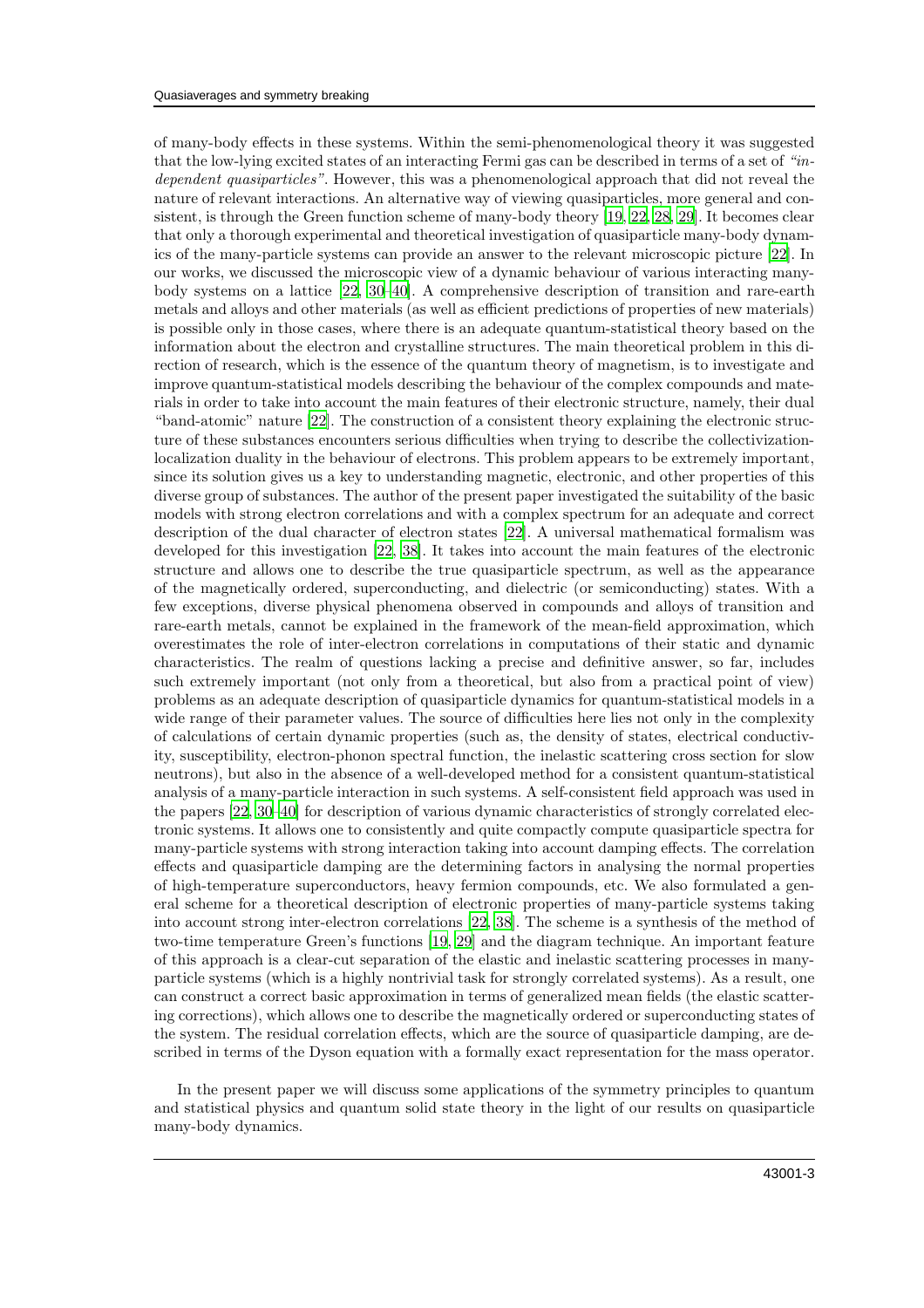### **2. Bogolyubov's quasiaverages in statistical mechanics**

In the work by N.N. Bogolyubov "Quasiaverages in problems of statistical mechanics" the innovative notion of *quasiaverage* [\[10\]](#page-18-1) was introduced and applied to various problems of statistical physics. In particular, quasiaverages of Green's functions constructed from ordinary averages, degeneration of statistical equilibrium states, principle of weakened correlations, and particle pair states were considered. In this framework the  $1/q^2$ -type properties in the theory of superfluidity of Bose and Fermi systems, the properties of basic Green functions for a Bose system in the presence of condensate, and a model with separated condensate were analyzed.

The method of quasiaverages is a constructive workable scheme for the study of the systems with spontaneous symmetry breakdown. A quasiaverage is a thermodynamic (in statistical mechanics) or vacuum (in quantum field theory) average of dynamical quantities in a specially modified averaging procedure, enabling one to take into account the effects of the state degeneracy of the system. The method provides the so-called macro-objectivation of the degeneracy in the domain of quantum statistical mechanics and in quantum physics. In statistical mechanics, under spontaneous symmetry breakdown one can, describe using the method of quasiaverages, macroscopic observables within the framework of microscopic approach.

In considering the problems of finding the eigenfunctions in quantum mechanics it is well known that the theory of perturbations should be substantially modified for the degenerate systems. In solving the problems of statistical mechanics we have always got a degenerate case due to the existence of the additive conservation laws. The traditional approach to quantum statistical mechanics [\[18\]](#page-18-0) is based on the unique canonical quantization of classical Hamiltonians for systems with finitely many degrees of freedom together with the ensemble averaging in terms of traces involving a statistical operator  $\rho$ . For an operator A corresponding to some physical quantity A the average value of A will be given as

<span id="page-3-0"></span>
$$
\langle A \rangle_H = \text{Tr}\rho A; \quad \rho = \exp^{-\beta H} / \text{Tr} \exp^{-\beta H}, \tag{1}
$$

where H is the Hamiltonian of the system,  $\beta = 1/kT$  is the reciprocal of the temperature.

The core of the problem lies in establishing the existence of a thermodynamic limit (such as  $N/V = \text{const}, V \to \infty, N = \text{number of degrees of freedom}, V = \text{volume}$  and its evaluation for the quantities of interest. Thus, in statistical mechanics the average  $\langle A \rangle$  of any dynamical quantity A is defined in a single-valued way. Specific problems appear in the situations with degeneracy. In quantum mechanics, if two linearly independent state vectors (wavefunctions in the Schroedinger picture) have the same energy, there is a degeneracy. In this case more than one independent state of the system corresponds to a single energy level. If the statistical equilibrium state of the system possesses lower symmetry than the Hamiltonian of the system (i.e. the situation with the symmetry breakdown), then it is necessary to supplement the averaging procedure  $(1)$  by a rule forbidding irrelevant averaging over the values of the considered macroscopic quantities for which a change is not accompanied by a change in energy. This is achieved by introducing quasiaverages, that is, averages over the Hamiltonian  $H_{\nu\bar{e}}$  supplemented by infinitesimally-small terms that violate the additive conservations laws  $H_{\nu\vec{\epsilon}} = H + \nu(\vec{\epsilon} \cdot M), (\nu \to 0)$ . Thermodynamic averaging may turn out to be unstable with respect to such a change of the original Hamiltonian, which is another indication of degeneracy of the equilibrium state. According to Bogolyubov [\[10](#page-18-1)], the quasiaverage of a dynamical quantity A for the system with the Hamiltonian  $H_{\nu\vec{e}}$  is defined as the limit

<span id="page-3-2"></span>
$$
\preceq A \succeq = \lim_{\nu \to 0} \langle A \rangle_{\nu\vec{e}},\tag{2}
$$

where  $\langle A\rangle_{\nu\vec{\epsilon}}$  denotes the ordinary average taken over the Hamiltonian  $H_{\nu\vec{\epsilon}}$ , containing the small symmetry-breaking terms introduced by the inclusion parameter  $\nu$ , that vanish as  $\nu \to 0$  after the passage to thermodynamic limit  $V \to \infty$ . It is important to note that in this equation the limits cannot be interchanged. Thus, the existence of degeneracy is reflected directly in the quasiaverages by their dependence upon the arbitrary unit vector  $\vec{e}$ . It is also clear that

<span id="page-3-1"></span>
$$
\langle A \rangle = \int \langle A \rangle \, d\vec{e}.\tag{3}
$$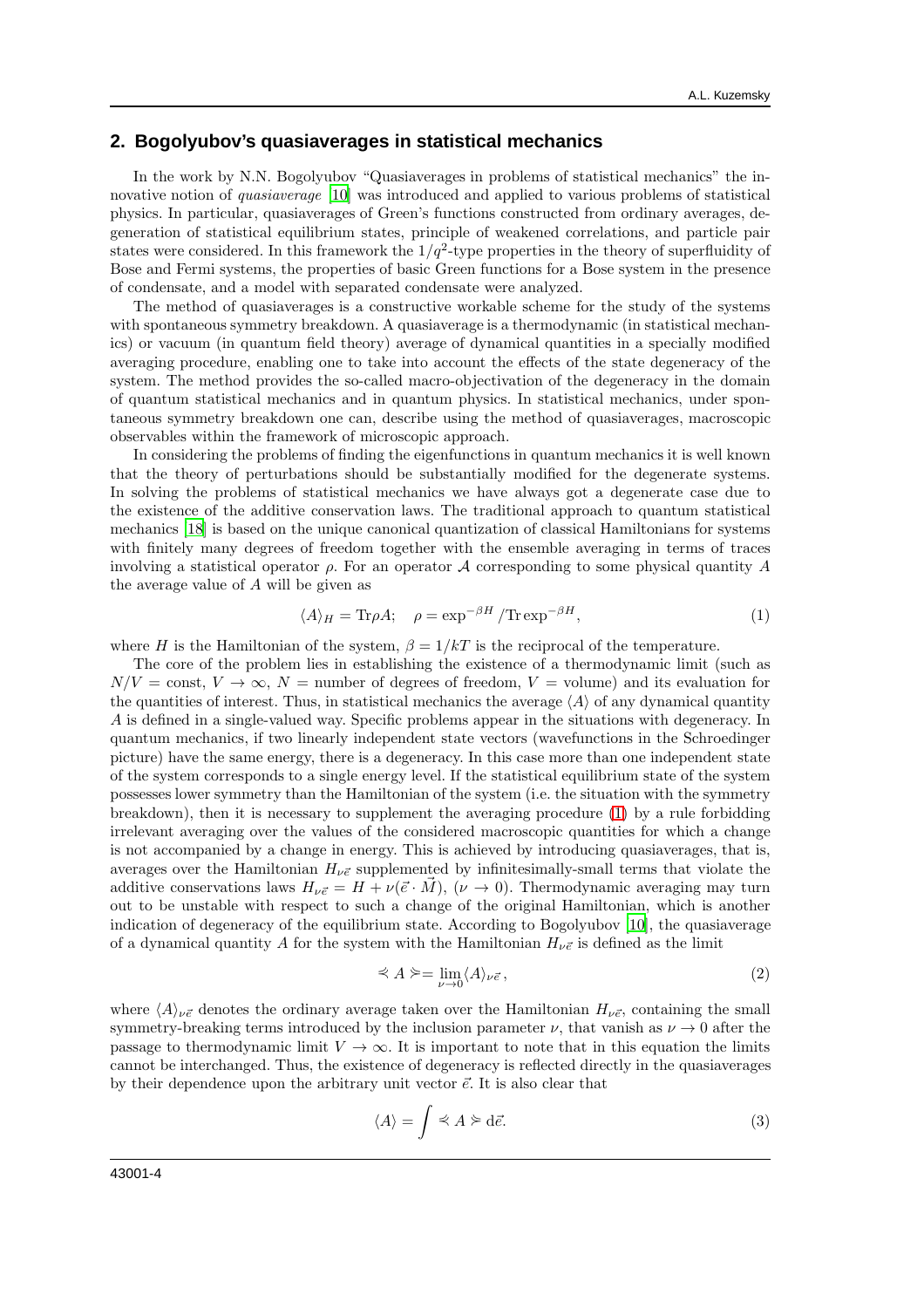According to definition [\(3\)](#page-3-1), the ordinary thermodynamic average is obtained by extra averaging of the quasiaverage over the symmetry-breaking group. Thus, quasiaverages are more convenient and more physical than ordinary averages [\[18\]](#page-18-0) in order to describe the case of a degenerate state of statistical equilibrium. The latter are the same quasiaverages only averaged over all the directions  $\vec{e}$ .

It is necessary to stress, that the starting point for Bogolyubov's work [\[10\]](#page-18-1) was an investigation of additive conservation laws and selection rules, continuing and developing the approach by P. Curie for derivation of selection rules for physical effects (see also [\[6\]](#page-17-6)). Bogolyubov demonstrated that in the cases when the state of statistical equilibrium is degenerate, as in the case of the Heisenberg ferromagnet, one can remove the degeneracy of equilibrium states with respect to the group of spin rotations by including an additional noninvariant term  $\nu M_z V$  with an infinitely small  $\nu$  into the Hamiltonian H. For the Heisenberg ferromagnet, the ordinary averages should be invariant with regard to the spin rotation group. The corresponding quasiaverages possess only the property of covariance. Thus, the quasiaverages do not follow the same selection rules as those which govern ordinary averages, due to their invariance with regard to the spin rotation group. It is clear that the unit vector  $\vec{e}$ , i.e., the direction of magnetization  $\vec{M}$  vector, characterizes the degeneracy of the considered state of statistical equilibrium. In order to remove the degeneracy one should fix the direction of the unit vector  $\vec{e}$ . It can be chosen to be along the z direction. Then, all the quasiaverages will be definite numbers. This is the kind that one usually deals with in the theory of ferromagnetism.

The value of a quasi-average [\(2\)](#page-3-2) may depend on the concrete structure of the additional term  $\Delta H = H_{\nu} - H$ , if the dynamical quantity to be averaged is not invariant with respect to the symmetry group of the original Hamiltonian  $H$ . For a degenerate state, the limit of ordinary averages  $(3)$ , as the inclusion parameters  $\nu$  of the sources tend to zero in an arbitrary fashion, may not exist. For a complete definition of quasiaverages it is necessary to indicate the manner in which these parameters tend to zero in order to ensure convergence [\[15](#page-18-3)]. On the other hand, in order to remove degeneracy it suffices, in the construction of  $H$ , to violate only those additive conservation laws whose switching leads to instability of the ordinary average. Thus, in terms of quasiaverages, the selection rules for the correlation functions [\[11,](#page-18-18) [18](#page-18-0)] that are not relevant are those restricted by these conservation laws.

By using  $H_{\nu}$ , we define the state  $\omega(A) = \langle A \rangle_{\nu}$  and then let  $\nu$  tend to zero (after passing to the thermodynamic limit) [\[10,](#page-18-1) [11,](#page-18-18) [18](#page-18-0)]. If all averages  $\omega(A)$  get infinitely small increments under infinitely small perturbations  $\nu$ , this means that the state of statistical equilibrium under consideration is nondegenerate [\[10,](#page-18-1) [11,](#page-18-18) [18](#page-18-0)]. However, if some states have finite increments as  $\nu \to 0$ , then the state is degenerate. In this case, instead of ordinary averages  $\langle A \rangle_H$ , one should introduce the quasiaverages [\(2\)](#page-3-2), for which the usual selection rules do not hold.

The method of quasiaverages is directly related to the principle of weakening of the correlation [\[10](#page-18-1), [11,](#page-18-18) [18\]](#page-18-0) in many-particle systems. According to this principle, the notion of the weakening of the correlation, known in statistical mechanics [\[10](#page-18-1), [11,](#page-18-18) [18](#page-18-0)], in the case of state degeneracy should be interpreted in the sense of quasiaverages [\[11\]](#page-18-18).

The quasiaverages may be obtained from the ordinary averages by using the cluster property which was formulated by Bogolyubov [\[11\]](#page-18-18). This was first done when deriving the Boltzmann equations from the chain of equations for distribution functions, and in the investigation of the model Hamiltonian in the theory of superconductivity [\[9](#page-17-9), [10,](#page-18-1) [13](#page-18-2), [16,](#page-18-4) [18\]](#page-18-0). To demonstrate this let us consider the averages (quasiaverages) of the form

<span id="page-4-0"></span>
$$
F(t_1, x_1, \dots, t_n, x_n) = \langle \dots \Psi^{\dagger}(t_1, x_1) \dots \Psi(t_j, x_j) \dots \rangle,
$$
\n(4)

where the number of creation operators  $\Psi^{\dagger}$  may be not equal to the number of annihilation operators  $\Psi$ . We fix times and split the arguments  $(t_1, x_1, \ldots t_n, x_n)$  into several clusters  $(\ldots, t_\alpha, x_\alpha, \ldots),$  $\ldots, (\ldots, t_{\beta}, x_{\beta}, \ldots).$  Then, it is reasonable to assume that the distances between all clusters  $|x_{\alpha}-x_{\beta}|$  tend to infinity. Then, according to the cluster property, the average value [\(4\)](#page-4-0) tends to the product of averages of collections of operators with the arguments  $(\ldots, t_{\alpha}, x_{\alpha}, \ldots), \ldots$  $(\ldots, t_\beta, x_\beta, \ldots)$ 

$$
\lim_{|x_{\alpha}-x_{\beta}| \to \infty} F(t_1, x_1, \dots, t_n, x_n) = F(\dots, t_{\alpha}, x_{\alpha}, \dots) \dots F(\dots, t_{\beta}, x_{\beta}, \dots).
$$
(5)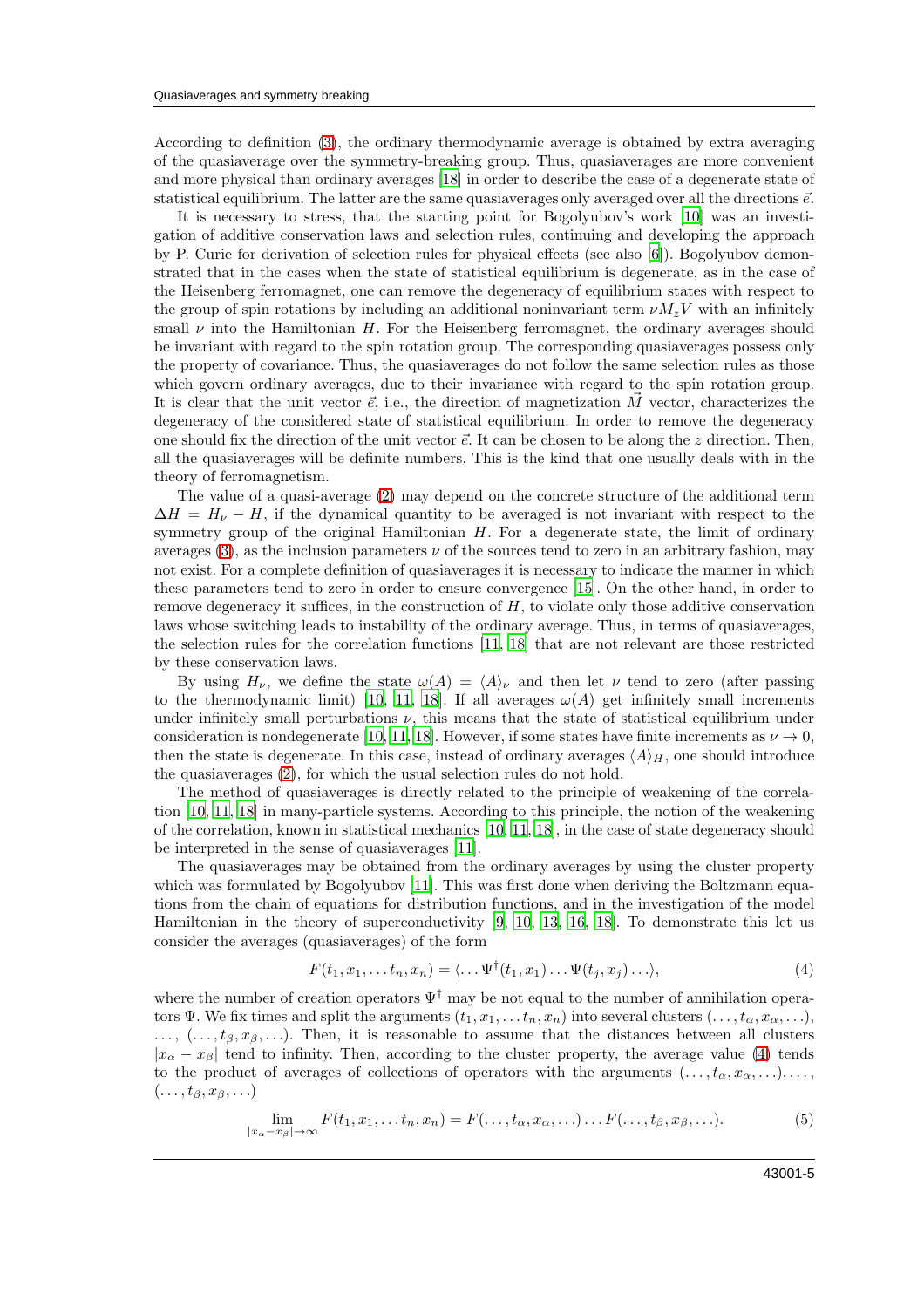For equilibrium states with small densities and short-range potential, the validity of this property can be proved [\[18](#page-18-0)]. For a general case, the validity of the cluster property has not yet been proved. Bogolyubov formulated it not only for ordinary averages but also for quasiaverages, i.e., for anomalous averages, too. It works for many important models, including the models of superfluidity  $[13, 18]$  $[13, 18]$  and superconductivity  $[13, 18, 41, 42]$  $[13, 18, 41, 42]$  $[13, 18, 41, 42]$  $[13, 18, 41, 42]$  $[13, 18, 41, 42]$  $[13, 18, 41, 42]$  $[13, 18, 41, 42]$  (see also  $[43-45]$ ).

To illustrate this statement consider Bogolyubov's theory of a Bose-system with separated condensate, which is given by the Hamiltonian [\[13](#page-18-2), [18](#page-18-0)]

$$
H_{\Lambda} = \int_{\Lambda} \Psi^{\dagger}(x) (-\frac{\Delta}{2m}) \Psi(x) dx - \mu \int_{\Lambda} \Psi^{\dagger}(x) \Psi(x) dx + \frac{1}{2} \int_{\Lambda^2} \Psi^{\dagger}(x_1) \Psi^{\dagger}(x_2) \Phi(x_1 - x_2) \Psi(x_2) \Psi(x_1) dx_1 dx_2.
$$
 (6)

This Hamiltonian can be also written in the following form

<span id="page-5-0"></span>
$$
H_{\Lambda} = H_0 + H_1 = \int_{\Lambda} \Psi^{\dagger}(q) \left( -\frac{\Delta}{2m} \right) \Psi(q) \mathrm{d}q
$$
  
+ 
$$
\frac{1}{2} \int_{\Lambda^2} \Psi^{\dagger}(q) \Psi^{\dagger}(q') \Phi(q - q') \Psi(q') \Psi(q) \mathrm{d}q \mathrm{d}q'.
$$
 (7)

Here,  $\Psi(q)$ , and  $\Psi^{\dagger}(q)$  are the operators of annihilation and creation of bosons. They satisfy the canonical commutation relations

$$
[\Psi(q), \Psi^{\dagger}(q')] = \delta(q - q'); \qquad [\Psi(q), \Psi(q')] = [\Psi^{\dagger}(q), \Psi^{\dagger}(q')] = 0.
$$
 (8)

The system of bosons is contained in the cube  $A$  with the edge  $L$  and volume  $V$ . It was assumed that it satisfies periodic boundary conditions and the potential  $\Phi(q)$  is spherically symmetric and proportional to the small parameter. It was also assumed that, at temperature zero, a certain macroscopic number of particles having a nonzero density is located in the state with momentum zero. The operators  $\Psi(q)$ , and  $\Psi^{\dagger}(q)$  can be represented in the form

$$
\Psi(q) = a_0 / \sqrt{V}; \qquad \Psi^{\dagger}(q) = a_0^{\dagger} / \sqrt{V}, \qquad (9)
$$

where  $a_0$  and  $a_0^{\dagger}$  are the operators of annihilation and creation of particles with momentum zero.

To explain the phenomenon of superfluidity, one should calculate the spectrum of the Hamiltonian, which is quite a difficult problem. Bogolyubov suggested the idea of approximate calculation of the spectrum of the ground state and its elementary excitations based on the physical nature of superfluidity. His idea consists of a few assumptions. The main assumption is that at temperature zero, the macroscopic number of particles (with nonzero density) has the momentum zero. Therefore, in the thermodynamic limit, the operators  $a_0/\sqrt{V}$  and  $a_0^{\dagger}/\sqrt{V}$  commute

$$
\lim_{V \to \infty} \left[ a_0 / \sqrt{V}, a_0^{\dagger} / \sqrt{V} \right] = \frac{1}{V} \to 0 \tag{10}
$$

and are c-numbers. Hence, the operator of the number of particles  $N_0 = a_0^{\dagger} a_0$  is a c-number, too. It is worth noting that the Hamiltonian [\(7\)](#page-5-0) is invariant under the gauge transformation  $\tilde{a}_k = \exp(i\varphi)a_k$ ,  $\tilde{a}_k^{\dagger} = \exp(-i\varphi)a_k^{\dagger}$ , where  $\varphi$  is an arbitrary real number. Therefore, the averages  $\langle a_0/\sqrt{V} \rangle$  and  $\langle a_0^{\dagger}/\sqrt{V} \rangle$  should vanish. However, this contradicts the assumption that  $a_0/\sqrt{V}$  and  $a_0^{\dagger}/\sqrt{V}$  must become c-numbers in the thermodynamic limit. Moreover, it should be taken into  $\alpha_0$  and  $a_0^{\dagger}a_0/V = N_0/V \neq 0$  which implies that  $a_0/\sqrt{V} = N_0 \exp(i\alpha)/\sqrt{V} \neq 0$  and  $a_0^{\dagger}/\sqrt{V} =$  $N_0 \exp(-i\alpha)/\sqrt{V} \neq 0$ , where  $\alpha$  is an arbitrary real number. This contradiction may be overcome if we assume that the eigenstates of the Hamiltonian are degenerate and not invariant under gauge transformations, i. e., that a spontaneous breaking of symmetry takes place.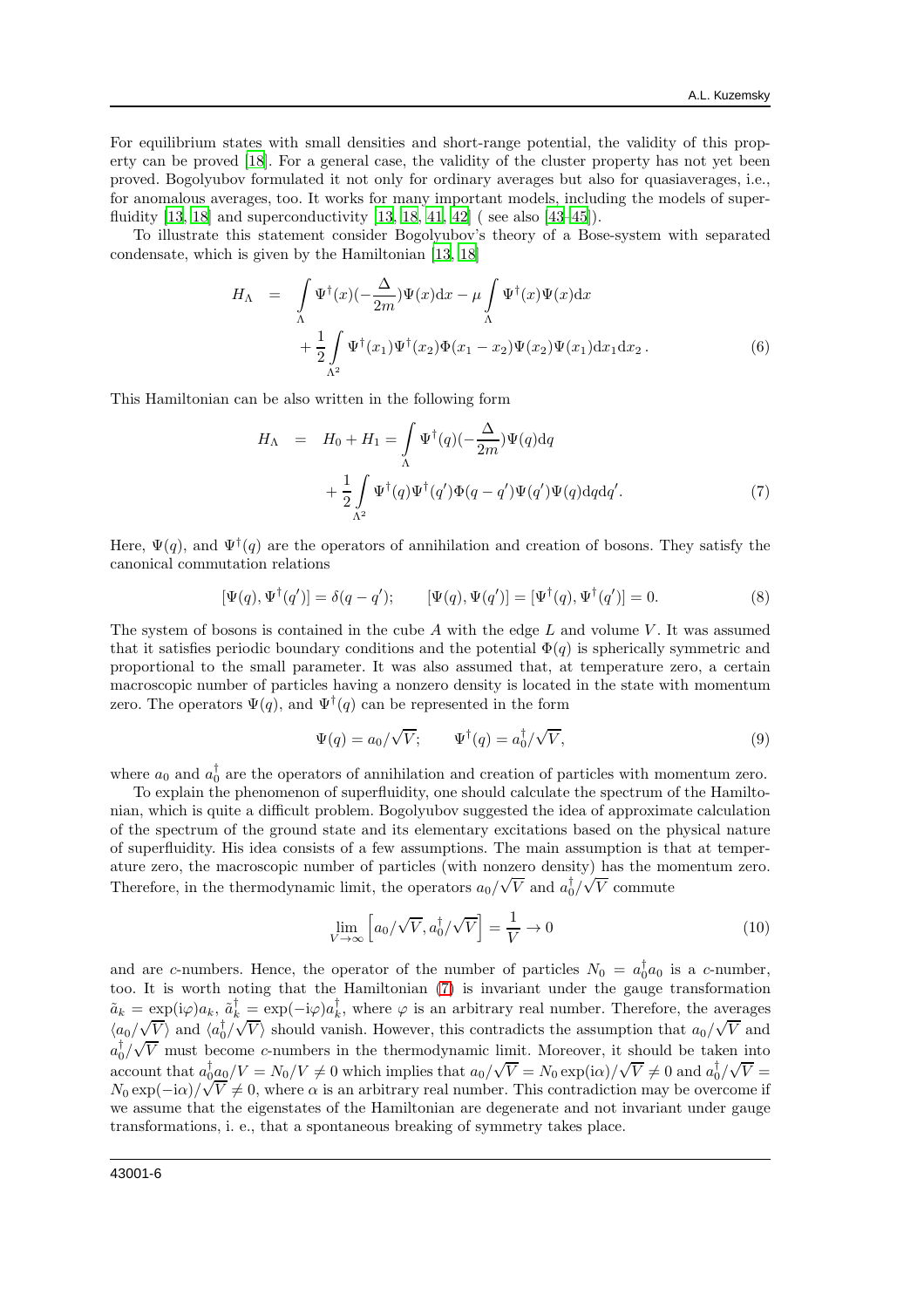Thus, the averages  $\langle a_0/\sqrt{V} \rangle$  and  $\langle a_0^{\dagger}/\sqrt{V} \rangle$ , which are nonzero under spontaneously broken gauge invariance, are called anomalous averages or quasiaverages. This innovative idea by Bogolyubov penetrates deeply into the modern quantum physics. The systems with spontaneously broken symmetry are studied using the transformation of the operators of the form

$$
\Psi(q) = a_0/\sqrt{V} + \theta(q); \qquad \Psi^{\dagger}(q) = a_0^{\dagger}/\sqrt{V} + \theta^*(q), \qquad (11)
$$

where  $a_0/\sqrt{V}$  and  $a_0^{\dagger}/\sqrt{V}$  are the numbers first introduced by Bogolyubov in 1947 in his investigation of the phenomenon of superfluidity [\[10](#page-18-1), [13,](#page-18-2) [18](#page-18-0)]. The main conclusion was made that for the systems with spontaneously broken symmetry, the quasiaverages should be studied instead of the ordinary averages. It turns out that the long-range order appears not only in the system of Bose-particles but also in all systems with spontaneously broken symmetry. The above outlined Bogolyubov's papers anticipated the methods of investigation of the systems with spontaneously broken symmetry for many years.

As mentioned above, in order to explain the phenomenon of superfluidity, Bogolyubov assumed that the operators  $a_0/\sqrt{V}$  and  $a_0^{\dagger}/\sqrt{V}$  become c-numbers in the thermodynamic limit. This statement was rigorously proved in the papers by Bogolyubov and by some other authors. Bogolyubov's proof was based on the study of the equations for two-time Green's functions [\[29\]](#page-18-14) and on the assumption that the cluster property holds. It was proved that the solutions of equations for Green's functions for the system with Hamiltonian [\(7\)](#page-5-0) coincide with the solutions of the equations for the system with the same Hamiltonian in which the operators  $a_0/\sqrt{V}$  and  $a_0^{\dagger}/\sqrt{V}$  are replaced by numbers. These numbers should be determined from the condition of minimum for free energy. Since all the averages in both systems coincide, their free energies coincide, too.

It is worth noting that the validity of the replacement of the operators  $a_0$  and  $a_0^{\dagger}$  by c-numbers in the thermodynamic limit was confirmed in numerous subsequent publications of various authors. Thus, Bogolyubov's 1947 analysis of the many-body Hamiltonian by means of a c-number substitution for the most relevant operators in the problem, the zero-momentum mode operators, was rigorously justified. Since the Bogolyubov's 1947 analysis is one of the key developments in the theory of the Bose gas, especially the theory of low density gases currently at the forefront of experiment [\[43](#page-18-21)[–45\]](#page-18-22), this result is of importance for the legitimation of that theory. Additional arguments were given in the study, where the Bose-Einstein condensation and spontaneous  $U(1)$ symmetry breaking were investigated on the basis of Bogolyubov's truncated Hamiltonian  $H_B$  for a weakly interacting Bose system, and adding a  $U(1)$  symmetry breaking term  $\sqrt{V}(\lambda a_0 + \lambda^* a_0^{\dagger})$ to  $H<sub>B</sub>$ , It was also shown, by using the coherent state theory and the mean-field approximation rather than the c-number approximations, that the Bose-Einstein condensation occurs if and only if the  $U(1)$  symmetry of the system is spontaneously broken. The real ground state energy and justification of the Bogolyubov c-number substitution were provided by solving the Schroedinger eigenvalue equation and using the self-consistent condition. Thus, the Bogolyubov c-number substitutions were fully correct and it is obvious that the symmetry breaking causes the displacement of the condensate state.

The concept of quasiaverages was introduced by Bogolyubov on the basis of an analysis of manyparticle systems with a degenerate statistical equilibrium state. Such states are inherent to various physical many-particle systems [\[13](#page-18-2), [18](#page-18-0)]. Those are liquid helium in the superfluid phase, metals in the superconducting state, magnets in the ferromagnetically ordered state, liquid crystal states, the states of superfluid nuclear matter, etc. (for a review, see [\[22,](#page-18-12) [46\]](#page-18-23)). In case of superconductivity, the source  $\nu \sum_k v(k) (a_{k\uparrow}^{\dagger} a_{-k\downarrow}^{\dagger} + a_{-k\downarrow} a_{k\uparrow})$  was inserted in the BCS-Bogolyubov Hamiltonian, and the quasiaverages were defined using the Hamiltonian  $H_{\nu}$ . In the general case, the sources are introduced to remove degeneracy. If infinitesimal sources give infinitely small contributions to the averages, this means that there is no corresponding degeneracy, and there is no reason to insert sources into the Hamiltonian. Otherwise, the degeneracy takes place, and it is removed by the sources. The ordinary averages can be obtained from quasiaverages by averaging with respect to the parameters that characterize the degeneracy.

N. N. Bogolyubov (Jr.) [\[15\]](#page-18-3) considered some features of quasiaverages for model systems with four-fermion interaction. He discussed the treatment of certain three-dimensional model systems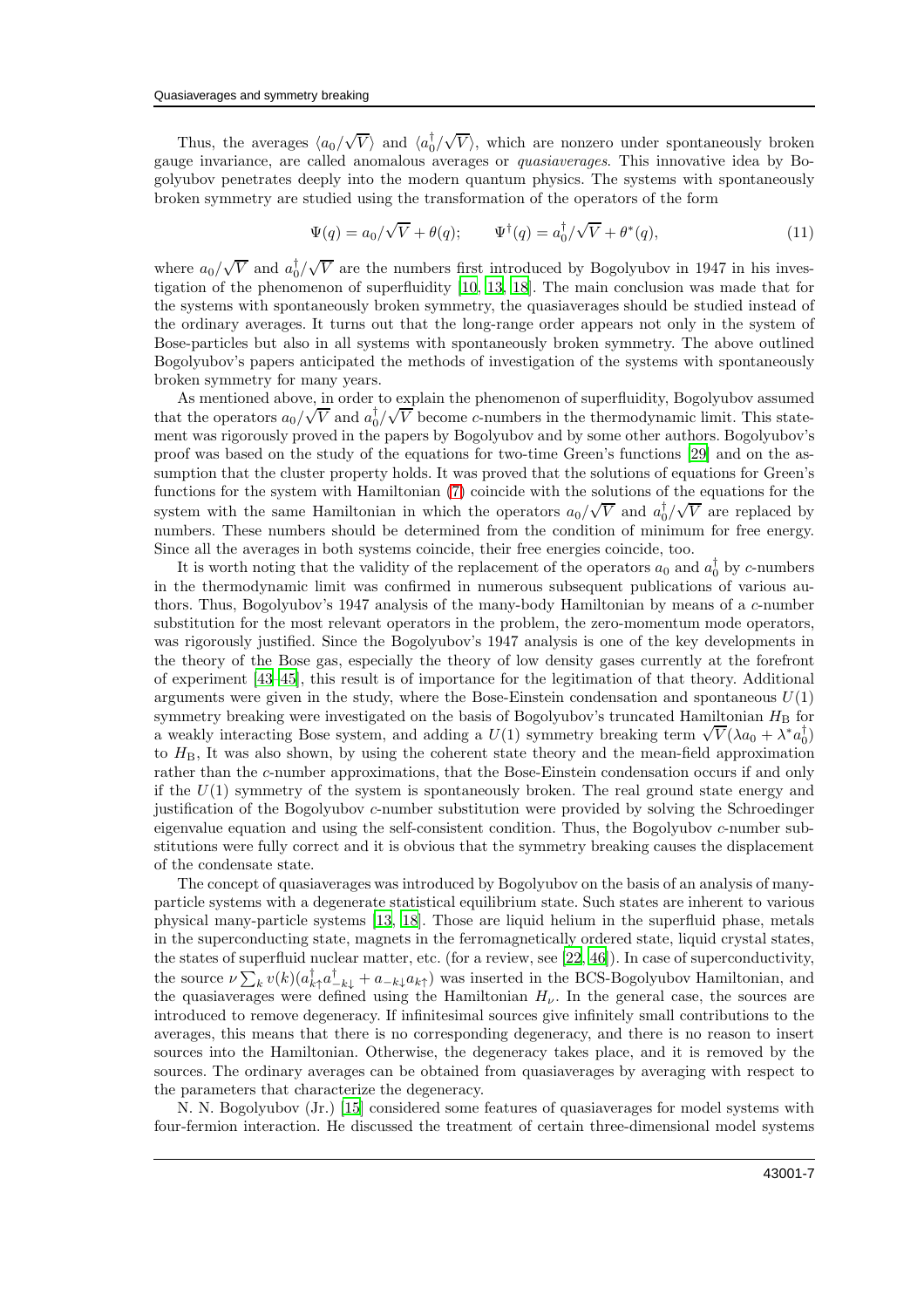which can be solved exactly. To this end, a new effective way of defining quasiaverages for the systems under consideration was proposed.

Peletminskii and Sokolovskii [\[47](#page-18-24)] have found general expressions for the operators of the flux densities of physical variables in terms of the density operators of these variables. The method of quasiaverages and the expressions found for the flux operators were used to obtain the averages of these operators in terms of thermodynamic potential in a state of statistical equilibrium of a superfluid liquid.

Vozyakov [\[48\]](#page-18-25) reformulated the theory of quantum crystals in terms of quasiaverages. He analyzed a Bose system with periodic distribution of particles which simulates an ensemble in which the particles cannot be regarded as vibrating independently about a position of equilibrium lattice sites. With allowance for macroscopic filling of the states corresponding to the distinguished symmetry, a calculation was made of an excitation spectrum in which there exists a collective branch of gapless type.

Peregoudov [\[49\]](#page-18-26) discussed the effective potential method, used in quantum field theory to study spontaneous symmetry breakdown, from the point of view of Bogolyubov's quasiaveraging procedure. It was shown that the effective potential method is a disguised type of this procedure. The catastrophe theory approach to the study of phase transitions was discussed and the existence of the potentials used in that approach was proved from the statistical point of view. It was shown that in the ease of broken symmetry, the nonconvex effective potential is not a Legendre transform of the generating functional for connected Green's functions. Instead, it is a part of the potential used in catastrophe theory. The relationship between the effective potential and the Legendre transform of the generating functional for connected Green's functions is given by Maxwell's rule. A rigorous rule for evaluating quasiaveraged quantities within the framework of the effective potential method was established.

N.N. Bogolyubov (Jr.) with M. Yu. Kovalevsky and co-authors [\[50](#page-18-27)] developed a statistical approach for solving the problem of classification of equilibrium states in condensed media with spontaneously broken symmetry based on the quasiaverage concept. Classification of equilibrium states of condensed media with spontaneously broken symmetry was carried out. The generators of residual and spatial symmetries were introduced and equations of classification for the order parameter were found. Conditions of residual symmetry and spatial symmetry were formulated. The connection between these symmetry conditions and equilibrium states of various media with tensor order parameter was found out. An analytical solution of the problem of classification of equilibrium states for superfluid media, liquid crystals and magnets with tensor order parameters was obtained. Superfluid <sup>3</sup>He, liquid crystals, quadrupolar magnetics were considered in detail. Possible homogeneous and heterogeneous states were found out. Discrete and continuous thermodynamic parameters, which define an equilibrium state, allowable form of order parameter, residual symmetry, and spatial symmetry generators were established. This approach, which is alternative to the well-known Ginzburg-Landau method, does not contain any model assumptions concerning the form of the free energy as functional of the order parameter and does not employ the requirement of temperature closeness to the point of phase transition. For all the investigated cases they found the structure of the order parameters and the explicit forms of generators of residual and spatial symmetries. Under certain restrictions they established the form of the order parameters in case of spins  $0, 1/2, 1$  and proposed a physical interpretation of the studied degenerate states of condensed media.

#### **3. Quantum protectorate**

The "quantum protectorate" concept was formulated in paper [\[25\]](#page-18-9). Its inventors, R. Laughlin and D. Pines, discussed the most fundamental principles of matter description in the widest sense of this word. They formulated their main thesis: emergent physical phenomena, which are regulated by higher physical principles, have a certain property, typical of these phenomena only. This property is their insensitivity to microscopic description. For instance, the crystalline state is the simplest known example of a quantum protectorate, a stable state of matter whose generic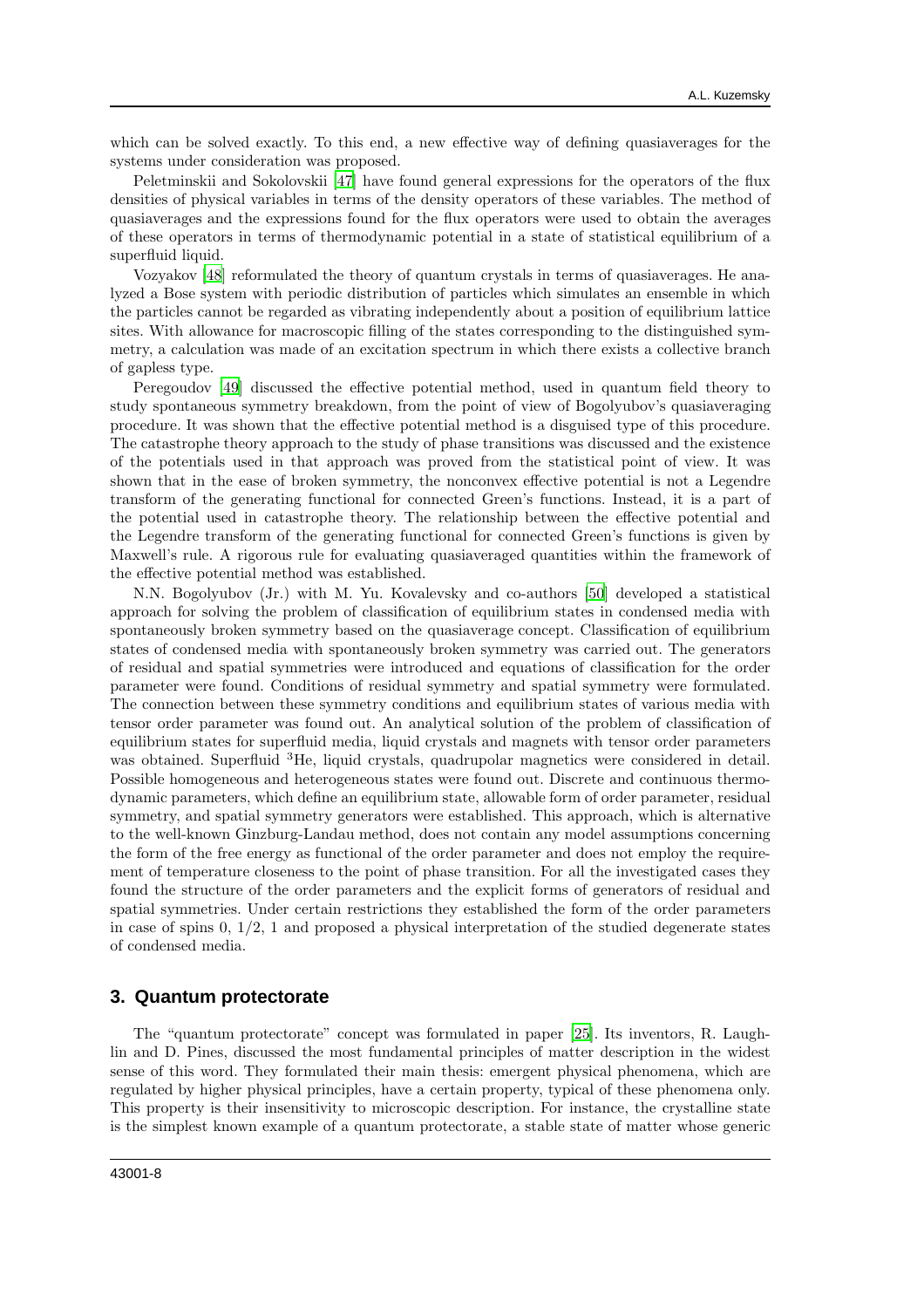low-energy properties are determined by a higher organizing principle and nothing else. There are many other examples [\[25\]](#page-18-9). These quantum protectorates, with their associated emergent behaviour, provide us with explicit demonstrations that the underlying microscopic theory can easily have no measurable consequences whatsoever at low energies. The nature of the underlying theory is unknowable until one raises the energy scale sufficiently to escape protection. The existence of two scales, the low-energy and high-energy scales, relevant to the description of magnetic phenomena was stressed by the author of the present work in the papers [\[22,](#page-18-12) [51,](#page-18-28) [52](#page-18-29)], which were devoted to comparative analysis of localized and band models of quantum theory of magnetism. It was shown there that the low-energy spectrum of magnetic excitations in the magnetically-ordered solid bodies corresponds to a hydrodynamic pole  $(k, \omega \rightarrow 0)$  in the generalized spin susceptibility  $\chi$ , which is present in the Heisenberg, Hubbard, and the combined  $s - d$  model. In the Stoner band model the hydrodynamic pole is absent, there are no spin waves there. At the same time, the Stoner single-particle's excitations are absent in the Heisenberg model's spectrum. The Hubbard model with narrow energy bands contains both types of excitations: the collective spin waves (the low-energy spectrum) and Stoner single-particle's excitations (the high-energy spectrum). This is a big advantage and flexibility of the Hubbard model in comparison to the Heisenberg model. The latter, nevertheless, is a very good approximation to the realistic behaviour in the limit  $k, \omega \to 0$ , the domain where the hydrodynamic description is applicable, that is, for long wavelengths and low energies. The quantum protectorate concept was applied to the quantum theory of magnetism by the present author in paper [\[52\]](#page-18-29), where a criterion of applicability of models of the quantum theory of magnetism to the description of concrete substances was formulated. The criterion is based on the analysis of the model's low-energy and high-energy spectra. Therein a detailed analysis was carried out of the idea of quantum protectorate [\[25](#page-18-9)] in the context of quantum theory of magnetism [\[52](#page-18-29)]. It was suggested that the difficulties in the formulation of quantum theory of magnetism at the microscopic level, that are related to the choice of relevant models, can be better understood in the light of the quantum protectorate concept [\[52\]](#page-18-29). We argued that the difficulties in the formulation of adequate microscopic models of electron and magnetic properties of materials are intimately related to dual, itinerant and localized behaviour of electrons [\[51](#page-18-28)]. We formulated a criterion for determining the basic picture that best describes this dual behaviour. The main suggestion was that quasiparticle excitation spectra might provide distinctive signatures and good criteria for the appropriate choice of the relevant model. A broad class of the problems of condensed matter physics [\[22](#page-18-12), [23\]](#page-18-7) in the fields of the the magnetism and superconductivity of complex materials were reconsidered in relation to these ideas.

## **4. Irreducible Green functions method**

It was shown above that it becomes clear that only a thorough experimental and theoretical investigation of quasiparticle many-body dynamics of the many-particle systems can provide an answer to the relevant microscopic picture. Many-particle systems where the interaction is strong have often got a complicated behaviour, and require nonperturbative approaches to the treatment of their properties. There are many different approaches to the construction of generalized mean-field approximations; however, all of them have a special-case character. The method of irreducible Green functions (IGF) allows one to tackle this problem in a more systematic fashion. In order to clarify this statement, let us briefly consider the main ideas of the IGF approach that allows one to describe completely quasiparticle spectra with damping in a very natural way. When working with infinite hierarchies of equations for Green functions, the main problem lies in finding the methods for their efficient decoupling, with the aim of obtaining a closed system of equations, which determine the Green functions. A decoupling approximation should be chosen individually for every particular problem, taking into account its character. This "individual approach" is the source of critique for being too non-transparent, which sometimes appears in the papers using the causal Green functions and diagram technique. However, the ambiguities are also present in the diagram technique, when the choice of an appropriate approximation is made there. The decision, which diagrams one has to sum up, is obvious only for a narrow range of relatively simple problems. In the paper [\[53\]](#page-18-30)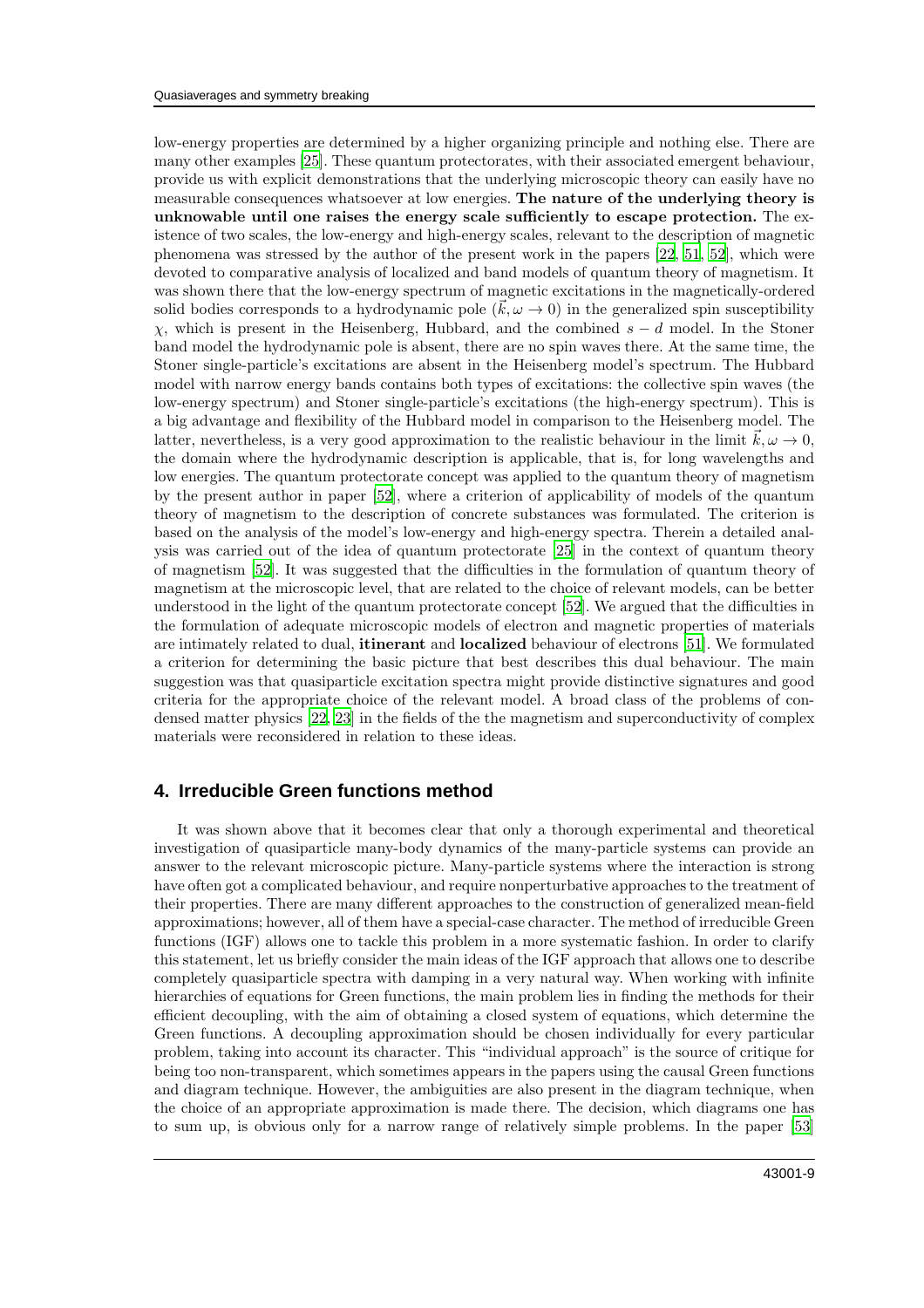devoted to Bose-systems, and in the papers by the author of present work [\[30,](#page-18-15) [31](#page-18-31), [38](#page-18-17)] devoted to Fermi systems it was shown that for a wide range of problems in statistical mechanics and theory of condensed matter one can outline a fairly systematic recipe for constructing approximate solutions in the framework of irreducible Green's functions method. Within this approach one can look from a unified point of view at the main problems of fundamental character arising in the method of two-time temperature Green functions. The method of irreducible Green functions is a useful reformulation of the ordinary Bogolyubov-Tyablikov method of equations of motion [\[19](#page-18-5), [29\]](#page-18-14).

We reformulated the two-time Green functions method [\[19](#page-18-5), [30](#page-18-15), [31,](#page-18-31) [38\]](#page-18-17) to the form which is especially adjusted to correlated fermion systems on a lattice and systems with complex spectra. A very important concept of the whole method is the generalized mean fields (GMFs), as it was formulated in [\[22](#page-18-12), [38\]](#page-18-17). These GMFs have a complicated structure for a strongly correlated case and complex spectra, and are not reduced to the functional of mean densities of the electrons or spins when one calculates excitation spectra at finite temperatures.

To clarify the foregoing, let us consider a retarded Green function of the form [\[19](#page-18-5)]

$$
G^{\mathrm{r}} = \langle \langle A(t), A^{\dagger}(t') \rangle \rangle = -i\theta(t - t') \langle [A(t)A^{\dagger}(t')]_{\eta} \rangle, \qquad \eta = \pm 1. \tag{12}
$$

As an introduction to the concept of IGF, let us describe the main ideas of this approach in a symbolic and simplified form. To calculate the retarded Green function  $G(t-t')$ , let us write down the equation of motion for it

<span id="page-9-2"></span>
$$
\omega G(\omega) = \langle [A, A^{\dagger}]_{\eta} \rangle + \langle \langle [A, H]_{-} | A^{\dagger} \rangle \rangle_{\omega} . \tag{13}
$$

Here we use the notation  $\langle\langle A(t), A^{\dagger}(t')\rangle\rangle$  for the time-dependent Green function and  $\langle\langle A | A^{\dagger}\rangle\rangle_{\omega}$ for its Fourier transform [\[19\]](#page-18-5). The notation  $[A, B]_n$  refers to commutation and anticommutation, depending on the value of  $\eta = \pm$ . The essence of the method is as follows [\[38](#page-18-17)]. It is based on the notion of the "IRREDUCIBLE" parts of Green functions (or the irreducible parts of the operators, A and  $A^{\dagger}$ , out of which the Green function is constructed) in terms of which it is possible, without recourse to a truncation of the hierarchy of equations for the Green functions, to write down the exact Dyson equation and to obtain an exact analytic representation for the self-energy operator. By definition, we introduce the irreducible part  $(iv)$  of the Green function

<span id="page-9-1"></span>
$$
^{(ir)}\langle\langle [A, H]_{-} | A^{\dagger} \rangle\rangle = \langle\langle [A, H]_{-} - zA | A^{\dagger} \rangle\rangle. \tag{14}
$$

The unknown constant z is defined by the condition (or constraint)

<span id="page-9-0"></span>
$$
\langle [[A, H]^{(\mathrm{ir})}_{-}, A^{\dagger}]_{\eta} \rangle = 0,\tag{15}
$$

which is an analogue of the orthogonality condition in the Mori formalism [\[54,](#page-18-32) [55\]](#page-19-0). Let us emphasize that due to the complete equivalence of the definition of the irreducible parts for the Green functions  $(\langle [A, H]_- | A^{\dagger} \rangle)$  and operators  $(\langle [A, H]_-] \rangle \equiv ([A, H]_-)^{(\mathrm{ir})}$  we will use the both notations freely  $(\langle A|B\rangle)$  is the same as  $\langle \langle (A)^{(ir)}|B\rangle \rangle$ . A preferable choice of one notation over the other is determined by the brevity and clarity of notation itself. From the condition [\(15\)](#page-9-0) one can find

$$
z = \frac{\langle [[A, H]_-, A^\dagger]_\eta \rangle}{\langle [A, A^\dagger]_\eta \rangle} = \frac{M_1}{M_0}.
$$
\n(16)

Here  $M_0$  and  $M_1$  are the zeroth and first order moments of the spectral density. Therefore, the irreducible Green functions are defined so that they cannot be reduced to the lower-order ones by any kind of decoupling. It is worth noting that the term "irreducible" in a group theory means a representation of a symmetry operation that cannot be expressed in terms of lower dimensional representations. Irreducible (or connected ) correlation functions are known in statistical mechanics. In the diagrammatic approach, the irreducible vertices are defined as graphs that do not contain inner parts connected by the  $G^0$ -line. With the aid of the definition [\(14\)](#page-9-1) these concepts are expressed in terms of retarded and advanced Green functions. The procedure extracts all relevant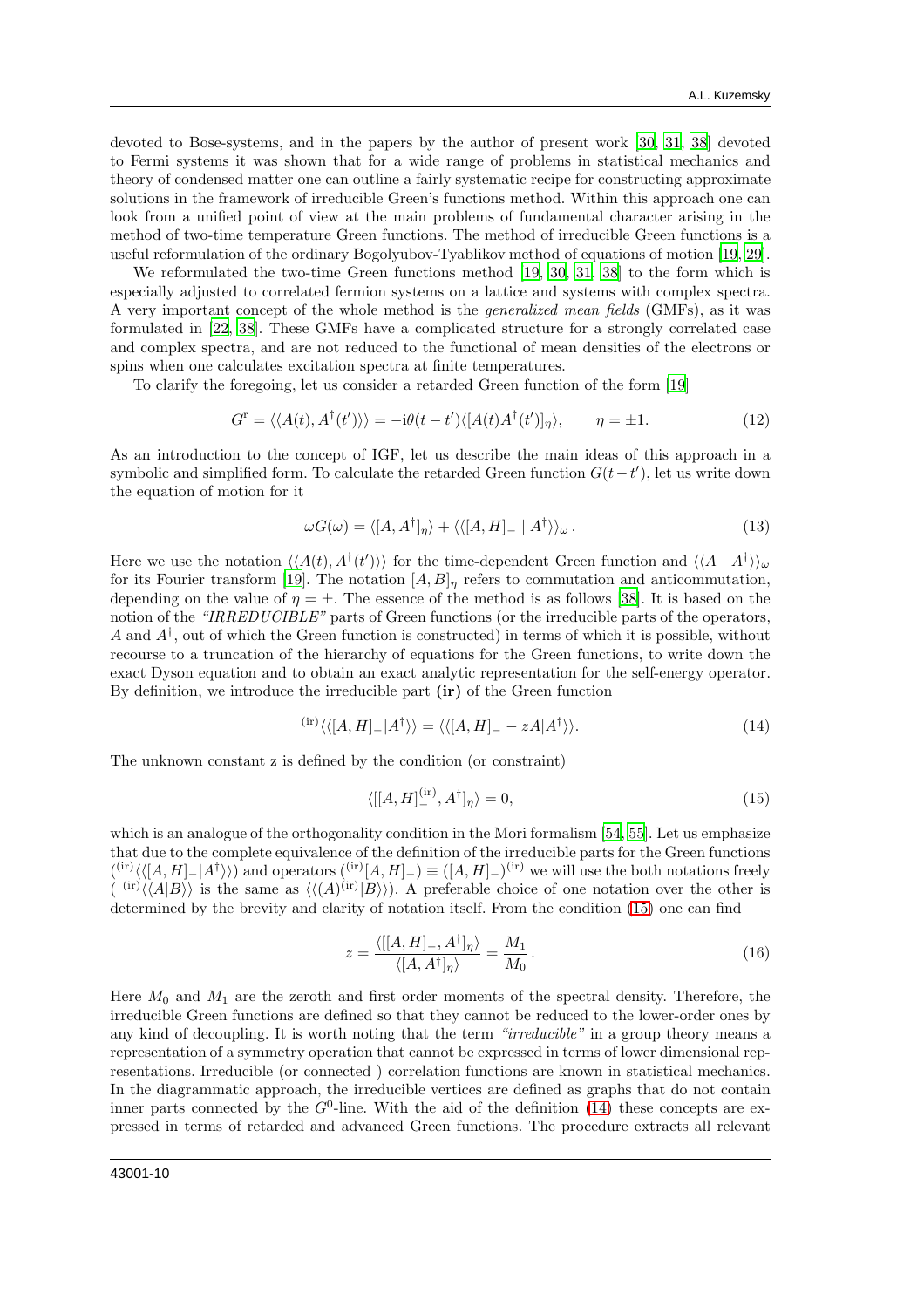(for the problem under consideration) mean-field contributions and puts them into the generalized mean-field Green function which is defined here as

$$
G^{0}(\omega) = \frac{\langle [A, A^{\dagger}]_{\eta} \rangle}{(\omega - z)}.
$$
\n(17)

To calculate the IGF  $\langle (A, H)_{-}(t), A^{\dagger}(t') \rangle$  in [\(13\)](#page-9-2), we have to write the equation of motion for it after differentiation with respect to the second time variable  $t'$ . The condition of orthogonality [\(15\)](#page-9-0) removes the inhomogeneous term from this equation and is a very crucial point of the whole approach. If one introduces the irreducible part for the right-hand side operator, as discussed above for the "left" operator, the equation of motion [\(13\)](#page-9-2) can be exactly rewritten in the following form:

<span id="page-10-0"></span>
$$
G = G^0 + G^0 P G^0. \tag{18}
$$

The scattering operator  $P$  is given by

$$
P = (M_0)^{-1} \left( \xrightarrow{\text{(ir)}} \langle \langle [A, H]_- | [A^\dagger, H]_- \rangle \rangle^{\text{(ir)}} \right) (M_0)^{-1}.
$$
 (19)

The structure of equation [\(18\)](#page-10-0) enables us to determine the self-energy operator  $M$  by analogy with the diagram technique

<span id="page-10-1"></span>
$$
P = M + MG^0 P. \tag{20}
$$

Here we used the notation  $M$  for self-energy (mass operator in quantum field theory). From the definition  $(20)$  it follows that the self-energy operator M is defined as a proper (in the diagrammatic language, "connected") part of the scattering operator  $M = (P)^p$ . As a result, we obtain the exact Dyson equation for the thermodynamic double-time Green functions

<span id="page-10-2"></span>
$$
G = G^0 + G^0 MG. \tag{21}
$$

The difference between  $P$  and  $M$  can be regarded as two different solutions of two integral equations [\(18\)](#page-10-0) and [\(21\)](#page-10-2). However, from the Dyson equation [\(21\)](#page-10-2) only the full GF is seen to be expressed as a formal solution of the form

<span id="page-10-3"></span>
$$
G = [(G0)-1 - M]-1.
$$
\n(22)

Equation  $(22)$  can be regarded as an alternative form of the Dyson equation  $(21)$  and the *definition* of M provides that the generalized mean-field GF  $G^0$  is specified. On the contrary, for the scattering operator P, instead of the property  $G^0G^{-1} + G^0M = 1$ , one has the property

$$
(G^0)^{-1} - G^{-1} = PG^0G^{-1}.
$$

Thus, the very functional form of the formal solution [\(22\)](#page-10-3) precisely determines the difference between  $P$  and  $M$ .

Thus, by introducing irreducible parts of GF (or irreducible parts of the operators, out of which the GF is constructed) the equation of motion [\(13\)](#page-9-2) for the GF can be exactly transformed (but using the orthogonality constraint [\(15\)](#page-9-0)) into the Dyson equation for the double-time thermal GF [\(21\)](#page-10-2). This result is very remarkable because the traditional form of the GF method does not include this point. Notice that all quantities thus considered are exact. Approximations can be generated not by truncating the set of coupled equations of motions but by a specific approximation of the functional form of the mass operator  $M$  within a self-consistent scheme expressing  $M$  in terms of the initial GF

$$
M \approx F[G].
$$

Different approximations are relevant to different physical situations. The projection operator technique has essentially the same philosophy. But with using the constraint [\(15\)](#page-9-0) in our approach we emphasize the fundamental and central role of the Dyson equation for calculation of singleparticle properties of many-body systems. The problem of reducing the whole hierarchy of equations involving higher-order GFs by a coupled nonlinear set of integro-differential equations connecting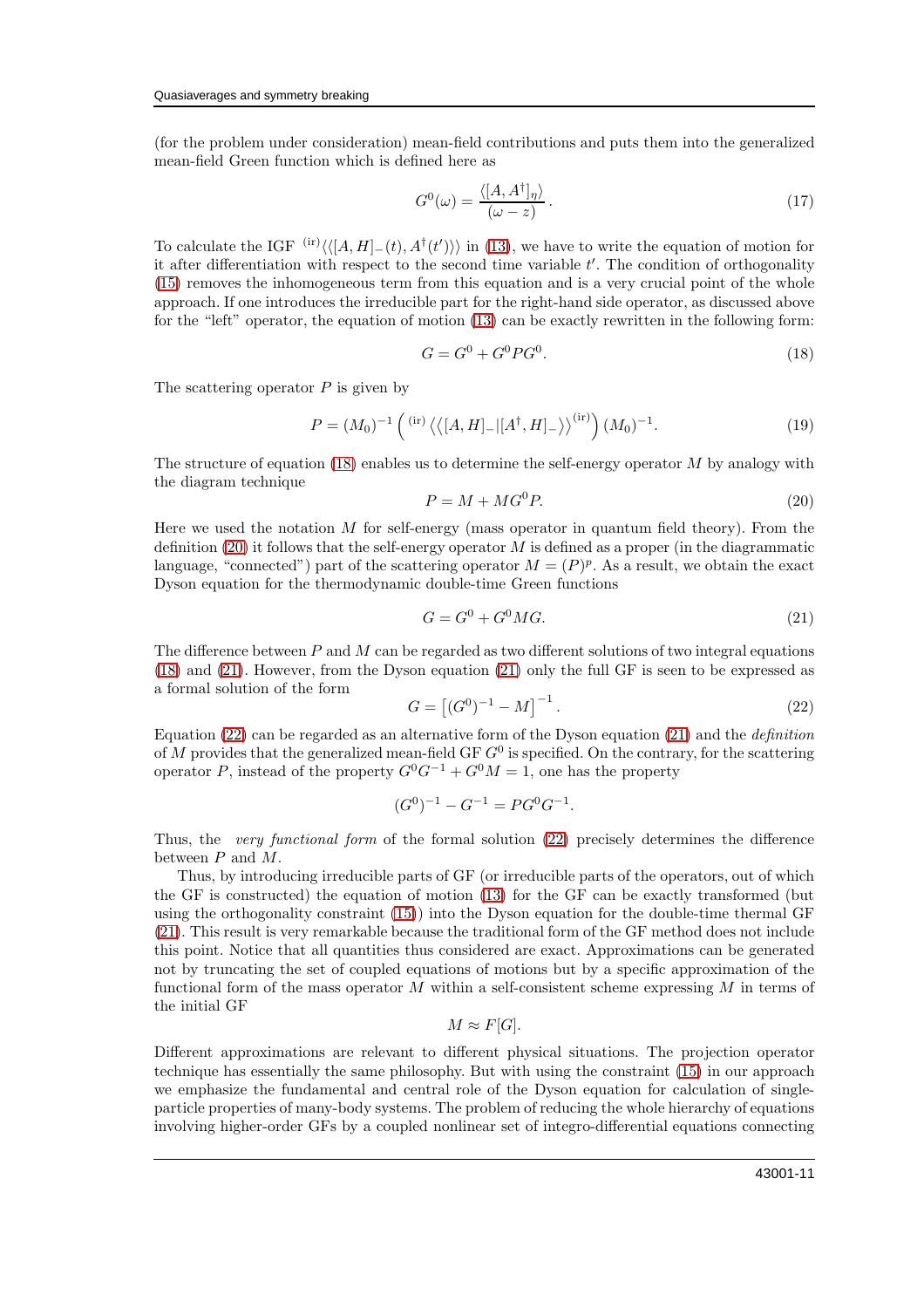the single-particle GF to the self-energy operator is rather nontrivial. A characteristic feature of these equations is that besides the single-particle GF they also involve higher-order GF. The irreducible counterparts of the GFs, vertex functions, serve to correctly identify the self-energy as

$$
M = G_0^{-1} - G^{-1}.
$$

The integral form of the Dyson equation  $(21)$  provides  $M$  with the physical meaning of a nonlocal and energy-dependent effective single-particle potential. This meaning can be verified for the exact self-energy using the diagrammatic expansion for the causal GF.

It is important to note that for the retarded and advanced GFs, the notion of the proper part  $M = (P)^p$  is symbolic in nature [\[22](#page-18-12), [38](#page-18-17)]. In a certain sense, it is possible to say that it is defined here by analogy with the irreducible many-particle  $T$ -matrix. Furthermore, by analogy with the diagrammatic technique, we can also introduce the proper part defined as a solution to the integral equation [\(20\)](#page-10-1). These analogues allow us to better understand the formal structure of the Dyson equation for the double-time thermal GF, but only in a symbolic form. However, because of the identical form of the equations for GFs for all three types (advanced, retarded, and causal), we can convert our calculations to causal GF at each stage of calculations and, thereby, confirm the substantiated nature of definition [\(20\)](#page-10-1). We, therefore, should speak of an analogy of the Dyson equation. Hereafter, we drop this stipulating, since it does not cause any misunderstanding. In a sense, the IGF method is a variant of the Gram-Schmidt orthogonalization procedure [\[38\]](#page-18-17).

It should be emphasized that the scheme presented above gives just a general idea of the IGF method. A more exact explanation why one should not introduce the approximation already in  $P$ , instead of having to work out  $M$ , is given below when working out the application of the method to specific problems.

The general philosophy of the IGF method is in the separation and identification of elastic scattering effects and inelastic ones. This latter point is quite often underestimated, and both effects are mixed. However, as far as the right definition of quasiparticle damping is concerned, the separation of elastic and inelastic scattering processes is believed to be crucially important for many-body systems with complicated spectra and strong interaction.

From a technical point of view, the elastic GMF renormalizations can exhibit quite a nontrivial structure. To obtain this structure correctly, one should construct a full GF from a complete algebra of relevant operators and develop a special projection procedure for higher-order GFs, in accordance with a given algebra. Then a natural question arises how to select the relevant set of operators  $\{A_1, A_2, \ldots, A_n\}$  describing the "relevant degrees of freedom". The above consideration suggests an intuitive and heuristic way to the suitable procedure arising from an infinite chain of equations of motion [\(13\)](#page-9-2). Let us consider the column

$$
\begin{pmatrix} A_1 \\ A_2 \\ \vdots \\ A_n \end{pmatrix},
$$

where

$$
A_1 = A
$$
,  $A_2 = [A, H]$ ,  $A_3 = [[A, H], H]$ , ...  $A_n = [[...[A, H]...H]$ .

Then, the most general possible Green function can be expressed as a matrix

$$
\hat{G} = \langle \langle \begin{pmatrix} A_1 \\ A_2 \\ \vdots \\ A_n \end{pmatrix} | \begin{pmatrix} A_1^{\dagger} & A_2^{\dagger} & \dots & A_n^{\dagger} \end{pmatrix} \rangle \rangle.
$$

This generalized Green function describes the one-, two-, and n-particle dynamics. The equation of motion for it includes, as a particular case, the Dyson equation for single-particle Green function,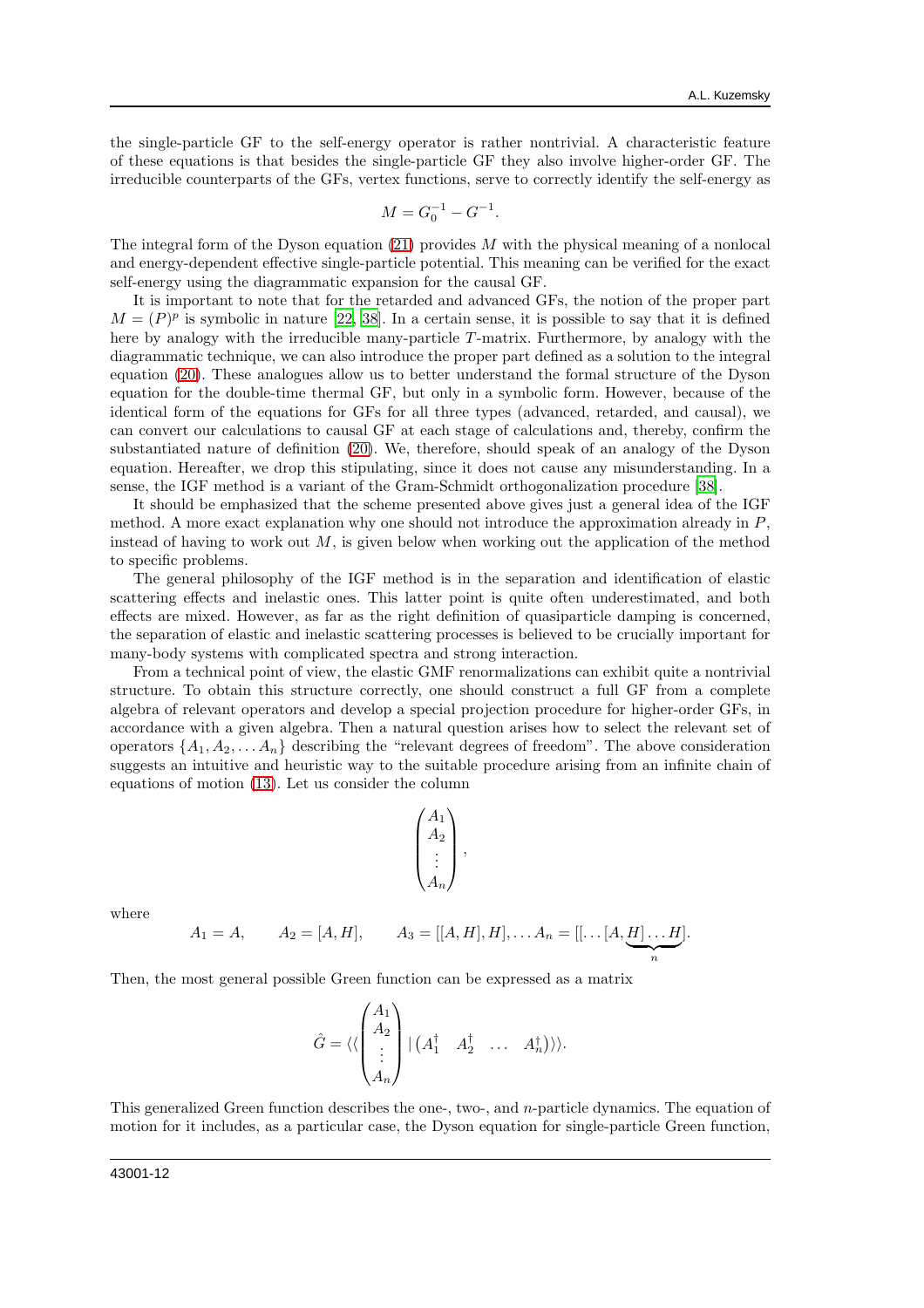and the Bethe-Salpeter equation which is the equation of motion for the two-particle Green function and which is an analogue of the Dyson equation, etc. The corresponding reduced equations should be extracted from the equation of motion for the generalized Green function with the aid of special techniques such as the projection method and similar techniques. This should be a final goal towards a real understanding of the true many-body dynamics. At this point, it is worthwhile to underline that the above discussion is a heuristic scheme only, rather than a straightforward recipe. The specific method of introducing the IGFs depends on the form of operators  $A_n$ , the type of the Hamiltonian, and conditions of the problem. Here a sketchy form of the IGF method was presented. The aim was to introduce the general scheme and to lay the groundwork for generalizations. We demonstrated in [\[22](#page-18-12), [38\]](#page-18-17) that the IGF method is a powerful tool for describing the quasiparticle excitation spectra, allowing for a more profound understanding of elastic and inelastic quasiparticle scattering effects and the corresponding aspects of damping and finite lifetimes. In a certain sense, it provides a clear link between the equation-of-motion approach and the diagrammatic methods due to derivation of the Dyson equation. Moreover, due to the fact that it enables an approximate treatment of self-energy effects at the final stage, it yields a systematic way of constructing approximate solutions.

## **5. Effective and generalized mean fields**

The most common technique for studying the subject of interacting many-particle systems is to use the mean field theory. This approximation was especially popular in the theory of magnetism [\[19,](#page-18-5) [22,](#page-18-12) [38](#page-18-17)]. To calculate the susceptibility and other characteristic functions of a system of localized magnetic moments, with a given interaction Hamiltonian, the approximation, termed the "molecular field approximation" was widely used. However, it is not an easy task to give a formal unified definition of the mean field. In a sense, the mean field is the umbrella term for a variety of theoretical methods of reducing the many-particle problem to the single-particle one. Mean field theory, that approximates the behaviour of a system by ignoring the effect of fluctuations and those spin correlations which dominate the collective properties of the ferromagnet usually provides a starting and estimating point only, for studying phase transitions. The mean field theories miss important features of the dynamics of a system. The main intention of the mean field theories, starting with the works of J. D. van der Waals and P. Weiss, is to take into account the cooperative behaviour of a large number of particles. It is well known that earlier theories of phase transitions based on the ideas of van der Waals and Weiss lead to predictions which are qualitatively at variance with results of measurements near the critical point. Other variants of simplified mean field theories such as the Hartree-Fock theory for electrons in atoms, lead to discrepancies of various kinds too. It is therefore natural to analyze the reasons for such drawbacks of earlier variants of the mean field theories.

A number of effective field theories which are improved versions of the "molecular field approximation" were proposed. In our papers [\[22](#page-18-12), [30,](#page-18-15) [31,](#page-18-31) [38](#page-18-17)] we stressed a specificity of strongly correlated many-particle systems on a lattice contrary to continuum (uniform) systems. The earlier concepts of molecular field were described in terms of a functional of mean magnetic moments (in magnetic terminology) or mean particle densities. The corresponding mean-field functional  $F[\langle n \rangle, \langle S^z \rangle]$  describes the *uniform* mean field. Actually, the Weiss model was not based on discrete "spins" as is well known, but the uniformity of the mean internal field was the most essential feature of the model. In the modern language, one should assume that the interaction between atomic spins  $S_i$ and its neighbors is equivalent to a mean (or molecular) field,  $M_i = \chi_0[h_i^{(ext)} + h_i^{(mf)}]$  and that the molecular field  $h_i^{(mf)}$  is of the form  $h^{(mf)} = \sum_i J(R_{ji})\langle S_i \rangle$  (above  $T_c$  ). Here  $h^{ext}$  is an applied conjugate field,  $\chi_0$  is the response function, and  $J(R_{ji})$  is an interaction. In other words, the mean field approximation reduces the many-particle problem to a single-site problem in which a magnetic moment at any site can be either parallel or antiparallel to the total magnetic field composed of the applied field and the molecular field. The average interaction of i neighbors was taken into account only, and the fluctuations were neglected. One particular example, where the mean field theory works relatively well is the homogeneous structural phase transitions; in this case the fluctuations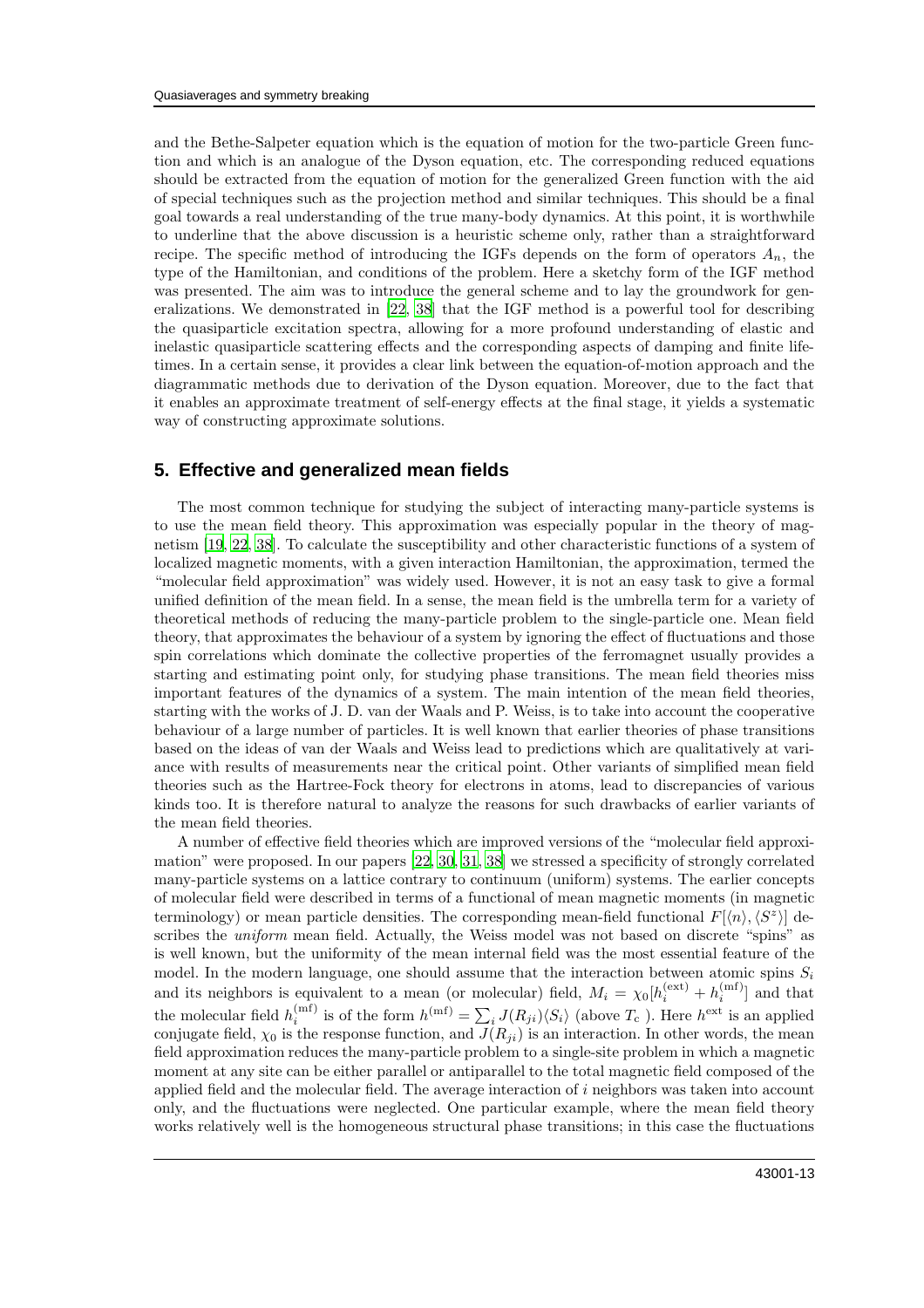are confined in phase space. The next important step was made by L. Neel. He conjectured that the Weiss internal field might be either positive or negative in sign. In the latter case, he showed that below a critical temperature (Neel temperature) an ordered arrangement of equal numbers of oppositely directed atomic moments could be energetically favorable. This new magnetic structure was termed antiferromagnetism. It was conjectured that the two-sublattice Neel (classical) ground state is formed by local staggered internal mean fields.

There is a number of "correlated effective field" theories, that tend to repair the limitations of simplified mean field theories. The remarkable and ingenious one is the Onsager "reaction field approximation". He suggested that the part of the molecular field on a given dipole moment which comes from the reaction of neighboring molecules to the instantaneous orientation of the moment should not be included into the effective orienting field. This "reaction field" simply follows the motion of the moment and thus does not favor one orientation over another (for details see [\[22](#page-18-12), [38\]](#page-18-17)).

It is known [\[56\]](#page-19-1) that mean-field approximations, for example the molecular field approximation for a spin system, the Hartree-Fock approximation and the BCS-Bogolyubov approximation for an electron system are universally formulated by the Bogolyubov inequality:

$$
-\beta^{-1}\ln(\operatorname{Tr}e^{(-\beta H)}) \leq -\beta^{-1}\ln(\operatorname{Tr}e^{(-\beta H^{\text{mf}})}) + \frac{\operatorname{Tr}e^{(-\beta H^{\text{mf}})}(H - H^{\text{mf}})}{\operatorname{Tr}e^{(-\beta H^{\text{mf}})}}.
$$
\n(23)

Here F is the free energy, and  $H^{\text{mf}}$  is a "trial" or a "mean field" approximating Hamiltonian. This inequality gives the upper bound of the free energy of a many-body system. It is important to emphasize that the BCS-Bogolyubov theory of superconductivity [\[12](#page-18-33), [41,](#page-18-19) [42](#page-18-20)] was formulated on the basis of a trial Hamiltonian which consists of a quadratic form of creation and annihilation operators, including "anomalous" (off-diagonal) averages. The functional of the mean field (for the superconducting single-band Hubbard model) is of the following form [\[57](#page-19-2)]:

<span id="page-13-1"></span>
$$
\Sigma_{\sigma}^{c} = U \begin{pmatrix} \langle a_{i-\sigma}^{\dagger} a_{i-\sigma} \rangle & -\langle a_{i\sigma} a_{i-\sigma} \rangle \\ -\langle a_{i-\sigma}^{\dagger} a_{i\sigma}^{\dagger} \rangle & -\langle a_{i\sigma}^{\dagger} a_{i\sigma} \rangle \end{pmatrix}.
$$
 (24)

The "anomalous" off-diagonal terms fix the relevant BCS-Bogolyubov vacuum and select the appropriate set of solutions. From the point of view of quantum many-body theory, the problem of adequate introduction of mean fields for a system of many interacting particles can be most consistently investigated in the framework of the IGF method. A correct calculation of the quasiparticle spectra and their damping, particularly, for systems with a complicated spectrum and strong interaction [\[22\]](#page-18-12) reveals, that the generalized mean fields can have very complicated structure which cannot be described by a functional of the mean-particle density.

To illustrate the actual distinction of description of the generalized mean field in the equationof-motion method for the double-time Green functions, let us compare the two approaches, namely, that of Tyablikov [\[19](#page-18-5)] and of Callen [\[58\]](#page-19-3). We shall consider the Green function  $\langle \langle S^+|S^-\rangle \rangle$  for the isotropic Heisenberg model

$$
H = -\frac{1}{2} \sum_{ij} J(i-j) \vec{S}_i \vec{S}_j .
$$
 (25)

The equation of motion for the spin Green function is of the form

$$
\omega \langle \langle S_i^+ | S_j^- \rangle \rangle_{\omega} = 2 \langle S^z \rangle \delta_{ij} + \sum_g J(i - g) \langle \langle S_i^+ S_g^z - S_g^+ S_i^z | S_j^- \rangle \rangle_{\omega} . \tag{26}
$$

The Tyablikov decoupling expresses the second-order Green function in terms of the first (initial) Green function:

<span id="page-13-0"></span>
$$
\langle \langle S_i^+ S_g^z | S_j^- \rangle \rangle = \langle S^z \rangle \langle \langle S_i^+ | S_j^- \rangle \rangle. \tag{27}
$$

This approximation is an RPA-type; it does not lead to the damping of spin wave excitations

$$
E(q) = \sum_{g} J(i - g) \langle S^z \rangle \exp[i(\vec{R}_i - \vec{R}_g)\vec{q}] = 2\langle S^z \rangle (J_0 - J_q). \tag{28}
$$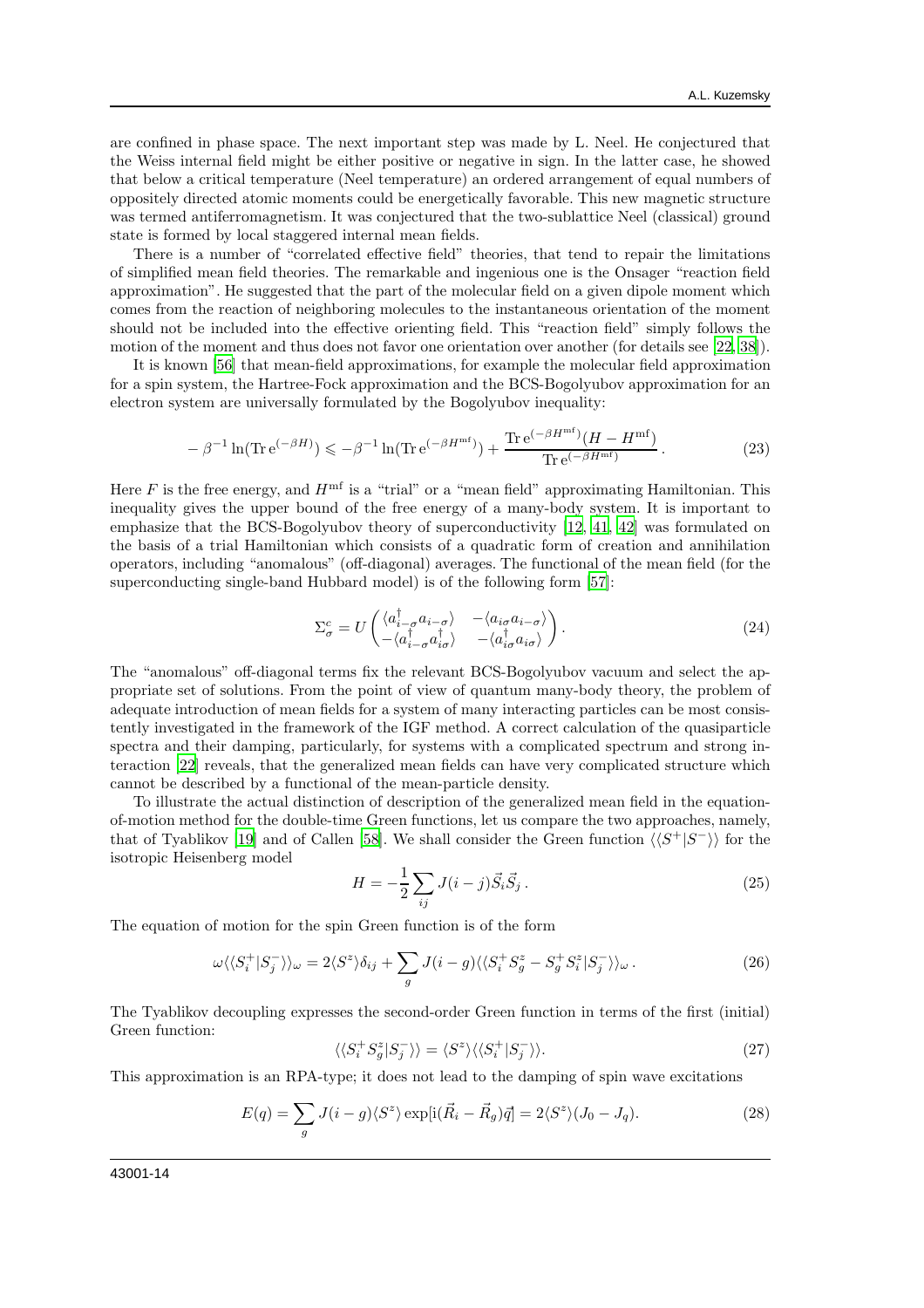The reason for this is rather transparent. This decoupling does not take into account the inelastic magnon-magnon scattering processes. In a sense, the Tyablikov approximation consists of approximating the commutation relations of spin operators to the extent of replacing the commutation relation  $[S_i^+, S_j^-]_-=2S_i^z \delta_{ij}$  by  $[S_i^+, S_j^-]_-=2\langle S^z \rangle \delta_{ij}$ .

Callen [\[58\]](#page-19-3) has proposed an improved decoupling approximation in the method of Tyablikov in the following form:

$$
\langle \langle S_g^z S_f^+|B\rangle \rangle \to \langle S^z\rangle \langle \langle S_f^+|B\rangle \rangle - \alpha \langle S_g^- S_f^+\rangle \langle \langle S_g^+|B\rangle \rangle.
$$

Here  $0 \le \alpha \le 1$ . To clarify this point, it should be reminded that for spin  $1/2$  (the procedure was generalized by Callen to an arbitrary spin), the spin operator  $S^z$  can be written as  $S_g^z = S - S_g^- S_g^+$ or  $S_g^z = \frac{1}{2}(S_g^+ S_g^- - S_g^- S_g^+)$ . It is easy to show that

$$
S_g^z = \alpha S + \frac{1-\alpha}{2} S_g^+ S_g^- - \frac{1+\alpha}{2} S_g^- S_g^+ \,.
$$

The operator  $S_g^- S_g^+$  represents the deviation of  $\langle S^z \rangle$  from S. In the low-temperature region, this deviation is small, and  $\alpha \sim 1$ . Similarly, the operator  $\frac{1}{2}(S_g^+S_g^- - S_g^-S_g^+)$  represents the deviation of  $\langle S^z \rangle$  from 0. Thus, when  $\langle S^z \rangle$  approaches zero, one can expect that  $\alpha \sim 0$ . Thus, in this way, it is possible to obtain a correction to the Tyablikov decoupling with either a positive or negative sign, or no correction at all, or any intermediate value, depending on the choice of  $\alpha$ . The above Callen arguments are not rigorous, for, although the difference in the operators  $S^+S^-$  and  $S^-S^+$  is small if  $\langle S^z \rangle \sim 0$ , each operator makes a contribution of the order of S, and it is each operator which is treated approximately, not the difference. There are some other drawbacks of the Callen decoupling scheme. Nevertheless, the Callen decoupling was the first conceptual attempt to introduce the interpolation decoupling procedure. Let us note that the choice of  $\alpha = 0$  over the entire temperature range is just the Tyablikov decoupling [\(27\)](#page-13-0).

The energy spectrum for the Callen decoupling is given by

$$
E(q) = 2\langle S^z \rangle ((J_0 - J_q) + \frac{\langle S^z \rangle}{NS^2} \sum_k [J(k) - J(k - q)] N(E(k))).
$$
 (29)

Here  $N(E(k))$  is the Bose distribution function  $N(E(k)) = [\exp(E(k)\beta) - 1]^{-1}$ . This is an implicit equation for  $N(E(k))$ , involving the unknown quantity  $\langle S^z \rangle$  . For the latter an additional equation is given [\[58\]](#page-19-3). Thus, both these equations constitute a set of coupled equations which should be solved self-consistently for  $\langle S^z \rangle$ . This formulation of the Callen decoupling scheme explicitly displays the tendency of the improved description of the mean field. In a sense, it is possible to say that the Callen work dates really the idea of the generalized mean field within the equation-of-motion method for double-time GFs, although, in a semi-intuitive form. The next essential steps were made by Plakida [\[53\]](#page-18-30) for the Heisenberg ferromagnet and by Kuzemsky [\[30](#page-18-15)] for the Hubbard model. Later many approximate schemes for decoupling the hierarchy of equations for GF were proposed, improving the Tyablikov's and Callen's decouplings. Various approaches generalizing the approximation of a random phase in the ferromagnetism theory for wide ranges of temperature were considered in the paper by Czachor and Holas [\[59\]](#page-19-4). As was mentioned above, the correct definition of generalized mean fields depends on the condition of the problem, the strength of interaction, the choice of relevant operators, and on the symmetry requirements. The most important conclusion to be drawn from the present consideration is that the GMF, in principle, can have quite a nontrivial structure and cannot be reduced to the mean-density functional only.

#### **6. Quasiaverages and irreducible Green functions method**

In condensed matter physics, the symmetry is important in classifying different phases and in understanding the phase transitions occurring between them. There is an important distinction between the case where the broken symmetry is continuous (e.g. translation, rotation, gauge invariance) or discrete (e.g., inversion, time reversal symmetry) [\[22\]](#page-18-12). The Goldstone theorem states that when a continuous symmetry is spontaneously broken and the interactions are short ranged,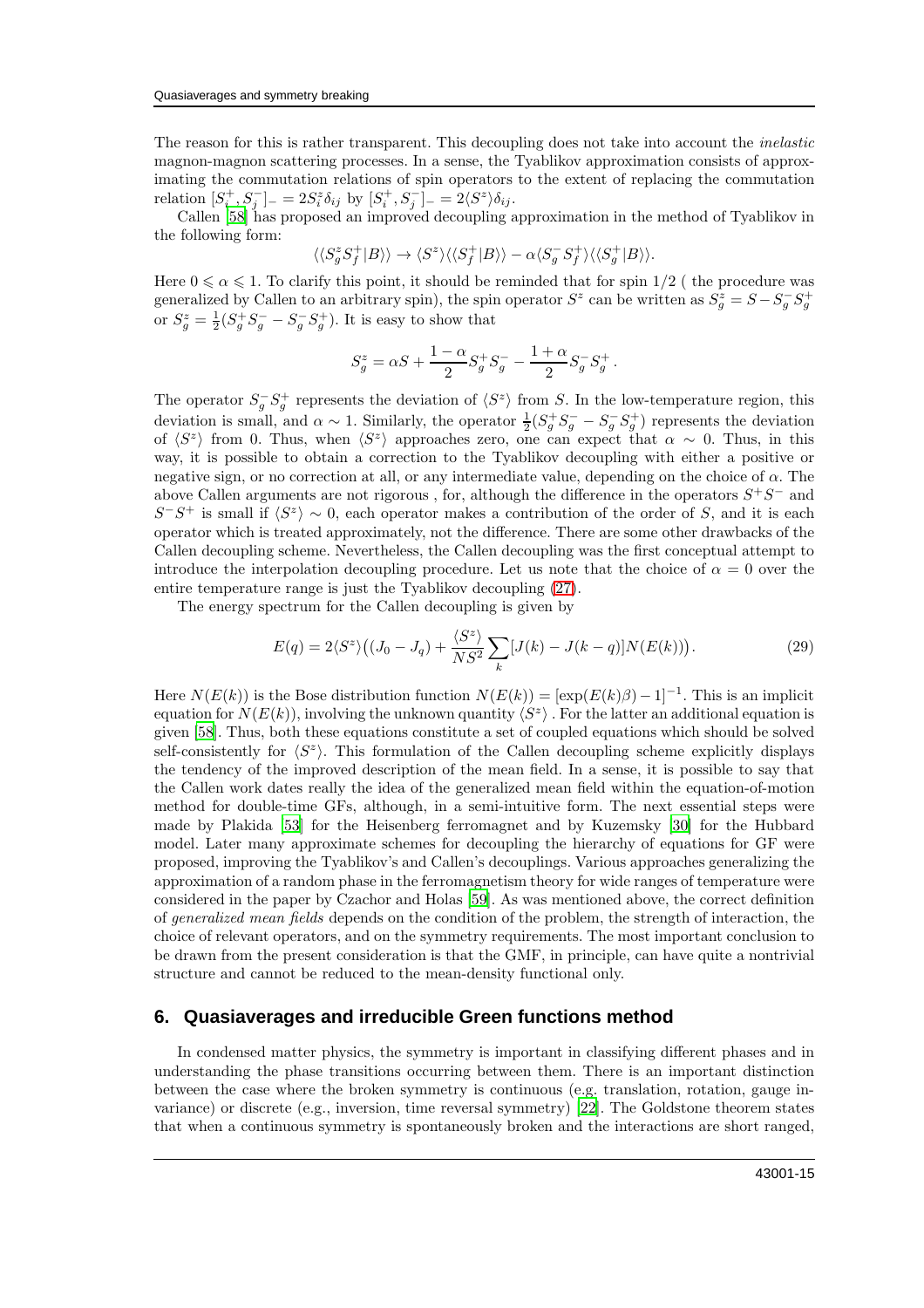a collective mode (excitation) exists with a gapless energy spectrum (i.e., the energy dispersion curve starts at zero energy being continuous). Acoustical phonons in a crystal are prime examples of the so-called gapless Goldstone modes. Other examples are the Bogolyubov sound modes in (charge neutral) Bose condensates [\[43](#page-18-21)[–45](#page-18-22)] and spin waves (magnons) in ferro- and antiferromagnets. N.N. Bogolyubov and then Y. Nambu in their works showed that the general features of superconductivity are in fact model independent consequences of spontaneous breakdown of electromagnetic gauge invariance. It is important to emphasize that the BCS-Bogolyubov theory of superconductivity [\[12,](#page-18-33) [41,](#page-18-19) [42](#page-18-20)] was formulated on the basis of a trial Hamiltonian which consists of a quadratic form of creation and annihilation operators, including "anomalous" (off-diagonal) averages [\[13\]](#page-18-2). The strong-coupling BCS-Bogolyubov theory of superconductivity was formulated for the Hubbard model in the localized Wannier representation in [\[57](#page-19-2), [60,](#page-19-5) [61\]](#page-19-6). Therefore, instead of the algebra of the operator of a normal state  $a_{i\sigma}, a_{i\sigma}^{\dagger}$  and  $n_{i\sigma}$ , for description of superconducting states, one has to use a more general algebra, which includes the operators  $a_{i\sigma}$ ,  $a_{i\sigma}^{\dagger}$ ,  $n_{i\sigma}$ and  $a_{i\sigma}a_{i-\sigma}$ ,  $a_{i\sigma}^{\dagger}a_{i-\sigma}^{\dagger}$ . The relevant generalized one-electron Green function will have the following form [\[38](#page-18-17), [57](#page-19-2), [60](#page-19-5)]:

$$
G_{ij}(\omega) = \begin{pmatrix} G_{11} & G_{12} \\ G_{21} & G_{22} \end{pmatrix} = \begin{pmatrix} \langle \langle a_{i\sigma} | a_{j\sigma}^{\dagger} \rangle \rangle & \langle \langle a_{i\sigma} | a_{j-\sigma} \rangle \rangle \\ \langle \langle a_{i-\sigma}^{\dagger} | a_{j\sigma}^{\dagger} \rangle \rangle & \langle \langle a_{i-\sigma}^{\dagger} | a_{j-\sigma} \rangle \rangle \end{pmatrix}.
$$
 (30)

As it was discussed in [\[22,](#page-18-12) [38\]](#page-18-17), the off-diagonal (anomalous) entries of the above matrix select the vacuum state of the system in the BCS-Bogolyubov form, and they are responsible for the presence of anomalous averages. To treat the problem, we follow the general scheme of irreducible Green functions method [\[22](#page-18-12), [38\]](#page-18-17). In this approach we start with the equation of motion for the Green function  $G_{ij}(\omega)$  (normal and anomalous components)

$$
\sum_{j} (\omega \delta_{ij} - t_{ij}) \langle \langle a_{j\sigma} | a_{i'\sigma}^{\dagger} \rangle \rangle = \delta_{ii'} + U \langle \langle a_{i\sigma} n_{i-\sigma} | a_{i'\sigma}^{\dagger} \rangle \rangle + \sum_{nj} V_{ijn} \langle \langle a_{j\sigma} u_n | a_{i'\sigma}^{\dagger} \rangle \rangle, \qquad (31)
$$

$$
\sum_{j} (\omega \delta_{ij} + t_{ij}) \langle \langle a_{j-\sigma}^{\dagger} | a_{i^{\prime}\sigma}^{\dagger} \rangle \rangle = -U \langle \langle a_{i-\sigma}^{\dagger} n_{i\sigma} | a_{i^{\prime}\sigma}^{\dagger} \rangle \rangle + \sum_{nj} V_{jin} \langle \langle a_{j-\sigma}^{\dagger} u_n | a_{i^{\prime}\sigma}^{\dagger} \rangle \rangle. \tag{32}
$$

The irreducible Green functions are introduced by definition

$$
\langle (\mathrm{ir}) \langle \langle a_{i\sigma} a_{i-\sigma}^{\dagger} a_{i-\sigma} | a_{i^{\prime}\sigma}^{\dagger} \rangle \rangle_{\omega} \rangle = \langle \langle a_{i\sigma} a_{i-\sigma}^{\dagger} | a_{i^{\prime}\sigma}^{\dagger} \rangle \rangle_{\omega} - \langle n_{i-\sigma} \rangle G_{11} + \langle a_{i\sigma} a_{i-\sigma} \rangle \langle \langle a_{i-\sigma}^{\dagger} | a_{i^{\prime}\sigma}^{\dagger} \rangle \rangle_{\omega} ,
$$

$$
\langle (\mathrm{ir}) \langle \langle a_{i\sigma}^{\dagger} a_{i\sigma} a_{i-\sigma}^{\dagger} | a_{i^{\prime}\sigma}^{\dagger} \rangle \rangle_{\omega} \rangle = \langle \langle a_{i\sigma}^{\dagger} a_{i\sigma} a_{i-\sigma}^{\dagger} | a_{i^{\prime}\sigma}^{\dagger} \rangle \rangle_{\omega} - \langle n_{i\sigma} \rangle G_{21} + \langle a_{i\sigma}^{\dagger} a_{i-\sigma}^{\dagger} \rangle \langle \langle a_{i\sigma} | a_{i^{\prime}\sigma}^{\dagger} \rangle \rangle_{\omega} . \tag{33}
$$

The self-consistent system of superconductivity equations follows from the Dyson equation [\[22,](#page-18-12) [38](#page-18-17), [57\]](#page-19-2)

$$
\hat{G}_{ii'}(\omega) = \hat{G}_{ii'}^0(\omega) + \sum_{jj'} \hat{G}_{ij}^0(\omega) \hat{M}_{jj'}(\omega) \hat{G}_{j'i'}(\omega).
$$
\n(34)

The mass operator  $M_{jj'}(\omega)$  describes the processes of inelastic electron scattering on lattice vibrations. The elastic processes are described by the quantity [\(24\)](#page-13-1). Thus the "anomalous" off-diagonal terms fix the relevant BCS-Bogolyubov vacuum and select the appropriate set of solutions. The functional of generalized mean field for superconducting single-band Hubbard model is of the form  $\Sigma^c_{\sigma}$ . A remark about the BCS-Bogolyubov mean-field approach is instructive. Speaking in physical terms, this theory correctly involves a condensation although such a condensation cannot be obtained by an expansion in the effective interaction between electrons. Other mean field theories, e.g. the Weiss molecular field theory and the van der Waals theory of the liquid-gas transition are much less reliable. The reason why a mean-field theory of the superconductivity in the BCS-Bogolyubov form is successful would appear to be that the main correlations in metal are governed by the extreme degeneracy of the electron gas. The correlations due to the pair condensation, although they have dramatic effects, are weak (at least in the ordinary superconductors) in comparison with the typical electron energies, and may be treated in an average way with a reasonable accuracy. It should be emphasized that the high-temperature superconductors discovered two decades ago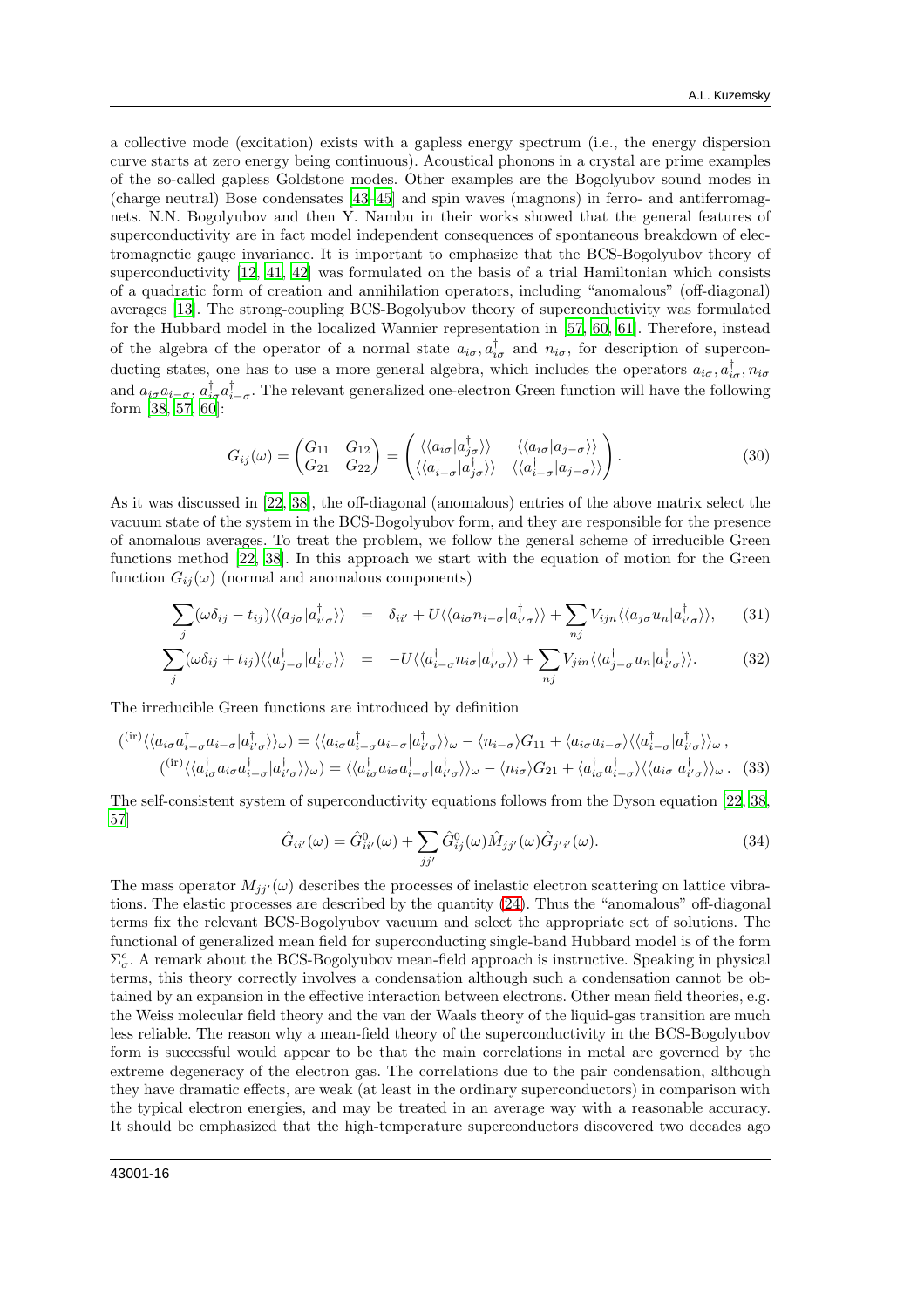motivated an intensification of research in superconductivity, not only because applications are promising, but because they also represent a new state of matter that breaks certain fundamental symmetries. These are the broken symmetries of gauge (superconductivity), reflection (d-wave superconducting order parameter), and time-reversal (ferromagnetism).

Both superconductivity and antiferromagnetism are the spontaneously broken symmetries. The question of symmetry breaking within the localized and band models of antiferromagnets was studied by the author of this work in [\[22](#page-18-12), [32,](#page-18-34) [37,](#page-18-35) [51](#page-18-28)]. It has been found therein that the concept of spontaneous symmetry breaking in the band model of magnetism is much more complicated than in the localized model. In the framework of the band model of magnetism one has to additionally consider the so-called anomalous propagators of the form

$$
\text{FM}: \tG_{\text{fm}} \sim \langle \langle a_{k\sigma}; a_{k-\sigma}^{\dagger} \rangle \rangle,
$$
  

$$
\text{AFM}: \tG_{\text{afm}} \sim \langle \langle a_{k+Q\sigma}; a_{k+Q'\sigma'}^{\dagger} \rangle \rangle.
$$

In the case of the band antiferromagnet, the ground state of the system corresponds to a spindensity wave (SDW), where a particle scattered on the internal inhomogeneous periodic field gains the momentum  $Q - Q'$  and changes its spin:  $\sigma \to \sigma'$ . The long-range order parameters are defined as follows:

$$
FM : m = 1/N \sum_{k\sigma} \langle a_{k\sigma}^{\dagger} a_{k-\sigma} \rangle,
$$
\n(35)

AFM : 
$$
M_Q = \sum_{k\sigma} \langle a_{k\sigma}^\dagger a_{k+Q-\sigma} \rangle
$$
. (36)

It is important to stress that the long-range order parameters here are functionals of the internal field, which in turn is a function of the order parameter. Thus, in the cases of rotation and translation of invariant Hamiltonians of band ferro- and antiferromagnetics, one has to add the following infinitesimal sources removing the degeneracy:

$$
\text{FM}: \nu\mu_{\text{B}}H_x \sum_{k\sigma} a_{k\sigma}^{\dagger} a_{k-\sigma}, \qquad (37)
$$

AFM : 
$$
\nu \mu_B H \sum_{kQ} a_{k\sigma}^\dagger a_{k+Q-\sigma}
$$
. (38)

Here,  $\nu \to 0$  after the infinite-volume limit  $V \to \infty$  which is usual in statistical mechanics. The ground state in the form of a spin-density wave was obtained for the first time by Overhauser. There, the vector  $\vec{Q}$  is a measure of inhomogeneity or translation symmetry breaking in the system. The analysis performed by various authors showed that the antiferromagnetic and more complicated states (for instance, ferrimagnetic) can be described in the framework of a generalized mean-field approximation [\[37](#page-18-35)]. In doing that we have to take into account both the normal averages  $\langle a_{i\sigma}^\dagger a_{i\sigma} \rangle$ and the anomalous averages  $\langle a_{i\sigma}^{\dagger} a_{i-\sigma} \rangle$ . It is clear that the anomalous terms break the original rotational symmetry of the Hubbard Hamiltonian. Thus, the generalized mean-field approximation for an antiferromagnet has the following form [\[37](#page-18-35)]  $n_{i-\sigma}a_{i\sigma} \simeq \langle n_{i-\sigma} \rangle a_{i\sigma} - \langle a_{i-\sigma}^{\dagger} a_{i\sigma} \rangle a_{i-\sigma}$ . A selfconsistent theory of band antiferromagnetism [\[37\]](#page-18-35) was developed by the author of this work using the method of irreducible Green functions [\[22,](#page-18-12) [38\]](#page-18-17). The following definition of irreducible Green functions was used:

$$
\langle \langle a_{k+p\sigma} a_{p+q-\sigma}^{\dagger} a_{q-\sigma} | a_{k\sigma}^{\dagger} \rangle \rangle_{\omega} = \langle \langle a_{k+p\sigma} a_{p+q-\sigma}^{\dagger} a_{q-\sigma} | a_{k\sigma}^{\dagger} \rangle \rangle_{\omega} \n- \delta_{p,0} \langle n_{q-\sigma} \rangle G_{k\sigma} - \langle a_{k+p\sigma} a_{p+q-\sigma}^{\dagger} \rangle \langle \langle a_{q-\sigma} | a_{k\sigma}^{\dagger} \rangle \rangle_{\omega} . \quad (39)
$$

The algebra of relevant operators should be chosen as follows  $((a_{i\sigma}, a_{i\sigma}^\dagger, n_{i\sigma}, a_{i\sigma}^\dagger, a_{i-\sigma})$ . The corresponding initial GF will have the following matrix structure

$$
\mathcal{G}_{\text{AFM}} = \begin{pmatrix} \langle \langle a_{i\sigma} | a_{j\sigma}^{\dagger} \rangle \rangle & \langle \langle a_{i\sigma} | a_{j-\sigma}^{\dagger} \rangle \rangle \\ \langle \langle a_{i-\sigma} | a_{j\sigma}^{\dagger} \rangle \rangle & \langle \langle a_{i-\sigma} | a_{j-\sigma}^{\dagger} \rangle \rangle \end{pmatrix}.
$$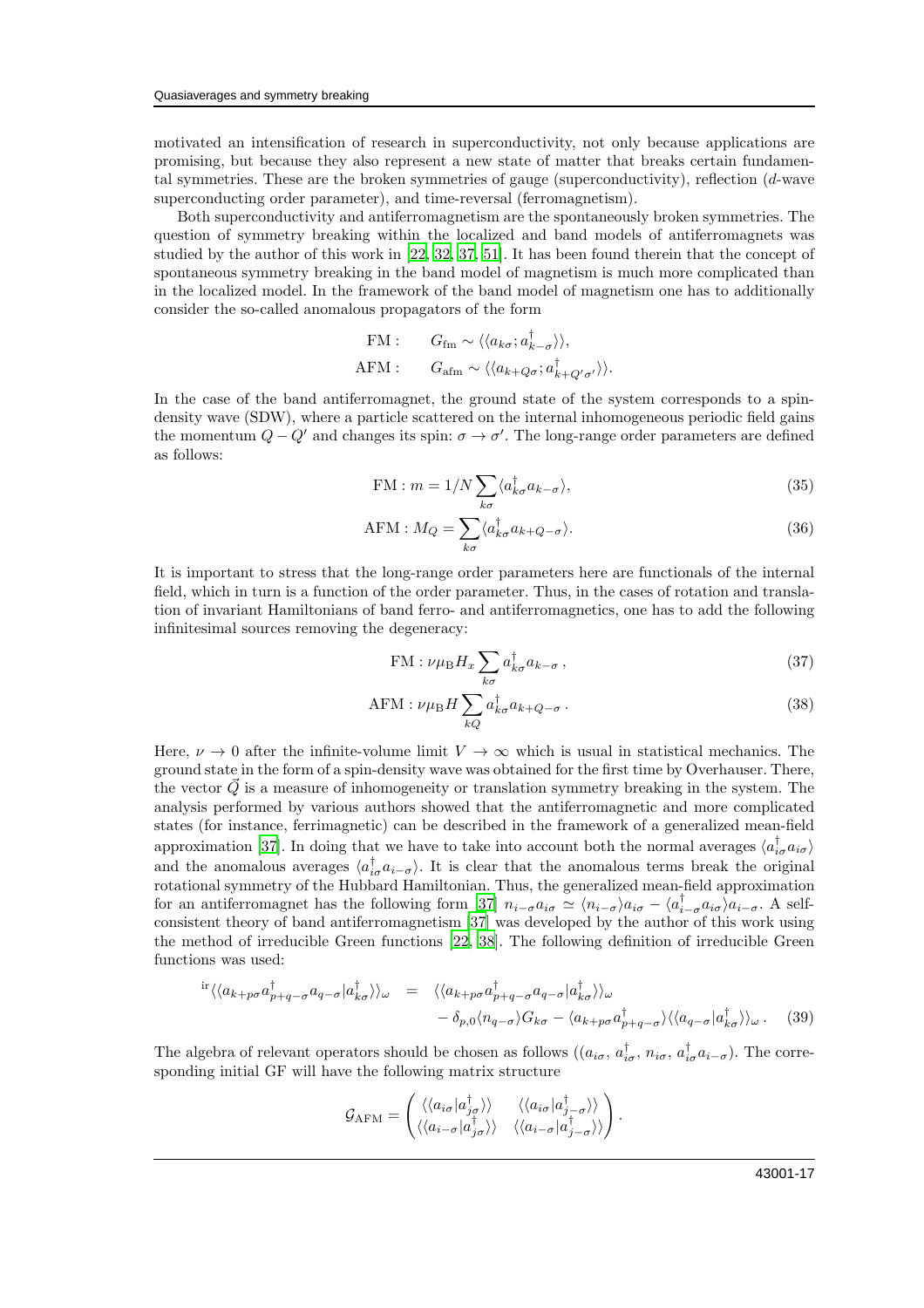The off-diagonal terms select the vacuum state of the antiferromagnet of the band in the form of a spin-density wave. With this definition, one introduces the so-called anomalous (off-diagonal) Green functions which fix the relevant vacuum and select the proper symmetry broken solutions. The theory of itinerant antiferromagnetism [\[37](#page-18-35)] was formulated by using sophisticated arguments of irreducible Green functions method in complete analogy with our description of the Heisenberg antiferromagnet at finite temperatures [\[32](#page-18-34)]. For a two-sublattice antiferromagnet we used the matrix Green function of the form

$$
\hat{G}(k;\omega) = \begin{pmatrix} \langle \langle S_{ka}^{+} | S_{-ka}^{-} \rangle \rangle & \langle \langle S_{ka}^{+} | S_{-kb}^{-} \rangle \rangle \\ \langle \langle S_{kb}^{+} | S_{-ka}^{-} \rangle \rangle & \langle \langle S_{kb}^{+} | S_{-kb}^{-} \rangle \rangle \end{pmatrix} . \tag{40}
$$

Here, the Green functions on the main diagonal are the usual or normal Green functions, while the off-diagonal Green functions describe contributions from the so-called anomalous terms, analogous to the anomalous terms in the BCS-Bogolyubov superconductivity theory. The anomalous (or offdiagonal) average values in this case select the vacuum state of the system precisely in the form of the two-sublattice Neel state [\[22\]](#page-18-12).

#### **7. Conclusions**

In the present work we showed that the development and improvement of the methods of quantum statistical mechanics still remain quite an important direction of research. In particular, the Bogolyubov's method of quasiaverages provides a profound foundation and clarification of the concept of broken symmetry [\[62](#page-19-7)]. It makes the emphasis on the notion of a degeneracy and plays an important role in equilibrium statistical mechanics of many-particle systems. According to that concept, infinitely small perturbations can trigger macroscopic responses in the system if they break some symmetry and remove the related degeneracy (or quasidegeneracy) of the equilibrium state. As a result, they can produce macroscopic effects even when the perturbation magnitude tends to zero, provided this happens after passing to the thermodynamic limit.

We have discussed the theory of correlation effects for many-particle interacting systems using the ideas of quasiaverages for interacting electron and spin systems on a lattice. The workable and self-consistent irreducible Green functions approach to the decoupling problem for the equationof-motion method for double-time temperature Green functions has been presented. The main advantage of the formalism consists in the clear separation of the elastic scattering corrections (generalized mean fields) and inelastic scattering effects (damping and finite lifetimes). These effects could be self-consistently incorporated in a general and compact manner. Using the IGF method, it is possible to obtain a closed self-consistent set of equations determining the relevant Green functions and self-energy. These equations give a general microscopic description of correlation effects. Moreover, this approach provides a workable scheme for the definition of relevant generalized mean fields written in terms of appropriate correlators. This picture of interacting many-particle systems on a lattice is far richer and presents more possibilities for the analysis of the phenomena that can actually occur. In this sense, the approach we described produces more advanced physical picture of the quasiparticle many-body dynamics.

#### <span id="page-17-0"></span>**References**

- <span id="page-17-1"></span>1. Anderson P.W., Basic Notions of Condensed Matter Physics. W.A. Benjamin, New York, 1984.
- <span id="page-17-2"></span>2. Rosen J., Symmetry Rules. Springer, Berlin, 2008.
- <span id="page-17-3"></span>3. Barone M., Theophilou A.K., J. Phys. Conf. Ser., 2008, 104, 012037.
- <span id="page-17-4"></span>4. Wilczek F.J., Nature, 2005, 433, 239.
- <span id="page-17-5"></span>5. Strocchi F., Symmetry Breaking. Springer, Berlin, 2005.
- <span id="page-17-6"></span>6. Nambu Y., J. Phys. Soc. Jpn., 2007, 76, 111002.
- <span id="page-17-7"></span>7. Nambu Y., Int. J. Mod. Phys. A, 2009, 24, 2371.
- <span id="page-17-8"></span>8. Grib A.A., Problem of Noninvariant Vacuum in Quantum Field Theory. Atomizdat, Moscow, 1978 (in Russian).
- <span id="page-17-9"></span>9. Bogolyubov N.N., Physica, 1960, 26 Suppl., S1.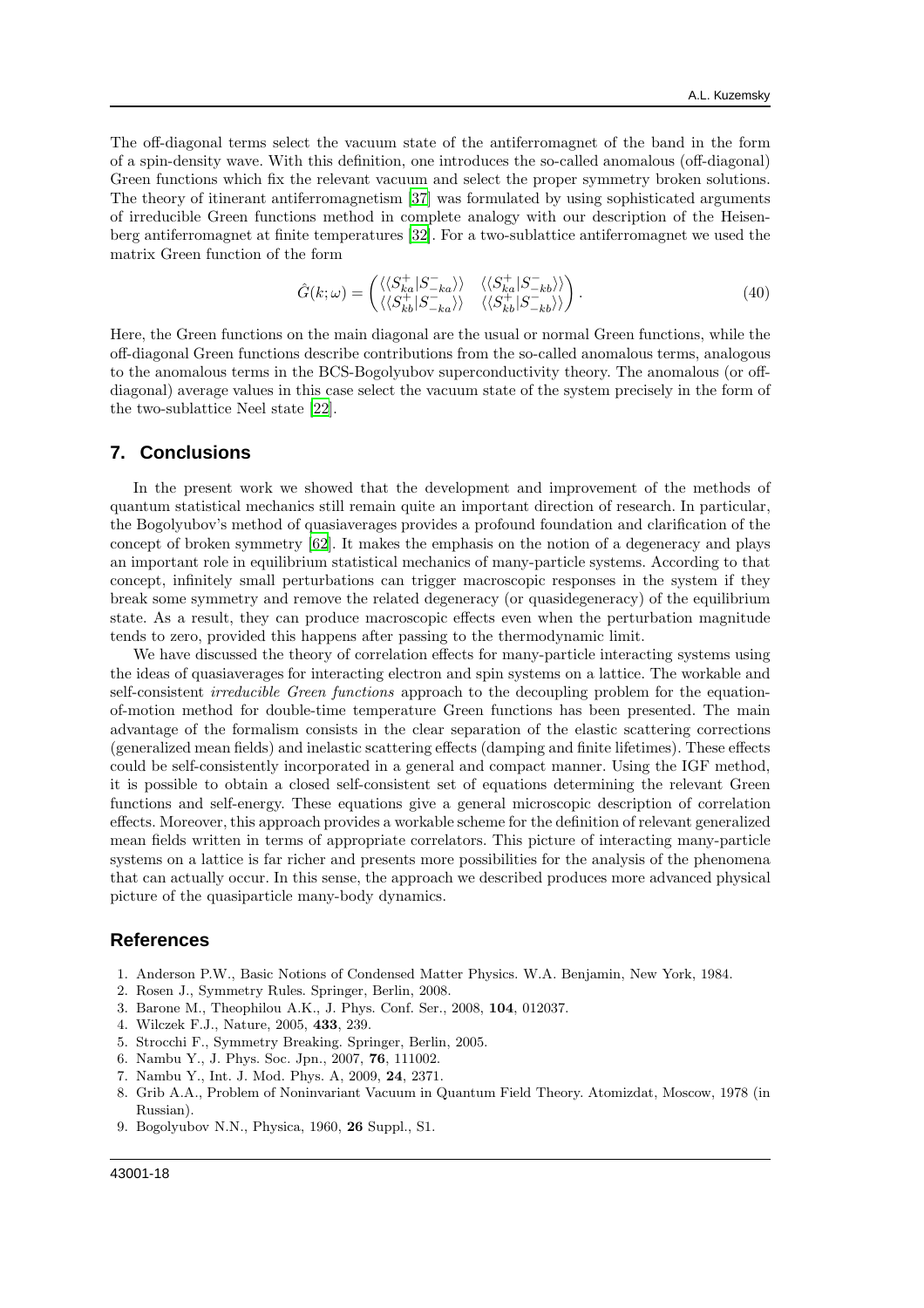- <span id="page-18-1"></span>10. Bogolyubov N.N., Quasiaverages in Problems of Statistical Mechanics. Communication JINR D–781, JINR, Dubna, 1961 (in Russian).
- <span id="page-18-18"></span>11. Bogolyubov N.N., On the Principle of the Weakening of Correlations in the Method of Quasiaverages. Communication JINR P–549, JINR, Dubna, 1961 (in Russian).
- <span id="page-18-33"></span>12. Bogolyubov N.N., Sov. J. Part. Nucl., 1971, 1, 1.
- <span id="page-18-2"></span>13. Bogolyubov N.N., Bogolyubov N.N. (Jr.), Introduction to Quantum Statistical Mechanics, 2nd ed. World Scientific, Singapore, 2009.
- 14. Bogolyubov N.N. (Jr.), Method for Studying Model Hamiltonians. Pergamon, Oxford, 1972.
- <span id="page-18-3"></span>15. Bogolyubov N.N. (Jr.), J. Math. Phys., 1973, 14, 79.
- <span id="page-18-4"></span>16. Bogolyubov N.N. (Jr.), Sadovnikov B.I., Some Problems in Statistical Mechanics. Vyssh. Shkola, Moscow, 1975 (in Russian).
- 17. Bogolyubov N.N. (Jr.), Sadovnikov B.I., Schumovsky A.S., Mathematical Methods for Statistical Mechanics of Model Systems. Nauka, Moscow, 1989 (in Russian).
- <span id="page-18-0"></span>18. Petrina D.Ya., Mathematical Foundations of Quantum Statistical Mechanics. Kluwer Academic Publ., Dordrecht, 1995.
- <span id="page-18-5"></span>19. Tyablikov S.V., Methods in the Quantum Theory of Magnetism. Plenum Press, New York, 1967.
- <span id="page-18-6"></span>20. Zubarev D.N., Nonequilibrium Statistical Thermodynamics. Consultant Bureau, New-York, 1974.
- 21. Kuzemsky A.L., Int. J. Mod. Phys. B, 2007, 21, 2831.
- <span id="page-18-12"></span>22. Kuzemsky A.L., Phys. Part. Nuclei, 2009, 40, 949.
- <span id="page-18-7"></span>23. Kuzemsky A.L., Int. J. Mod. Phys. B, 2010, 24, 835.
- <span id="page-18-8"></span>24. Sadovnikov B.I., Fedyanin V.K., Theor. Math. Phys., 1973, 16, 368 (in Russian).
- <span id="page-18-9"></span>25. Laughlin R.B., Pines D., Proc. Natl. Acad. Sci. U.S.A., 2000, 97, 28.
- <span id="page-18-10"></span>26. Cox D.L., Pines D., MRS Bulletin, 2005, 30, 425.
- <span id="page-18-11"></span>27. Levin M., Wen X.-G., Rev. Mod. Phys., 2005, 77, 871.
- <span id="page-18-13"></span>28. Kuzemsky A.L., Works on Statistical Physics and Quantum Theory of Solid State. JINR Publishing, Dubna, 2009 (in Russian).
- <span id="page-18-14"></span>29. Bogolyubov N.N., Tyablikov S.V., Doklady Acad. Nauk SSSR, 1959, 126, 53 (in Russian).
- <span id="page-18-15"></span>30. Kuzemsky A.L., Theor. Math. Phys., 1978, 36, 208 (in Russian).
- <span id="page-18-31"></span>31. Kuzemsky A.L., Sov. Phys. Dokl., 1989, 34, 974.
- <span id="page-18-34"></span>32. Kuzemsky A.L., Marvakov D., Theor. Math. Phys., 1990, 83, 147 (in Russian).
- 33. Kuzemsky A.L., Nuovo Ciment. B, 1994, 109, 829.
- 34. Czycholl G., Kuzemsky A.L., Wermbter S., Europhysics Lett., 1996, 34, 133.
- 35. Kuzemsky A.L., Int. J. Mod. Phys. B, 1996, 10, 1895.
- 36. Kuzemsky A.L., Int. J. Mod. Phys., B, 1999, 13, 2573.
- <span id="page-18-35"></span>37. Kuzemsky A.L., Physica A, 1999, 267, 131.
- <span id="page-18-17"></span>38. Kuzemsky A.L., Rivista del Nuovo Cimento, 2002, 25, 1.
- 39. Kuzemsky A.L., Int. J. Mod. Phys., B, 2004, 18, 3227.
- <span id="page-18-16"></span>40. Kuzemsky A.L., Physica B, 2005, 355, 318.
- <span id="page-18-19"></span>41. Bogolyubov N.N., Nuovo Cimento, 1958, 7, 794.
- <span id="page-18-20"></span>42. Bogolyubov N.N., Tolmachev V.V., Shirkov D.V., A New Method in the Theory of Superconductivity. Consultant Bureau, New-York, 1958.
- <span id="page-18-21"></span>43. Pitaevskii L., Stringari S., Bose-Einstein Condensation. Oxford University Press, Oxford, 2003.
- 44. Pethick C.J., . Smith H., Bose-Einstein Condensation in Dilute Gases. Cambridge University Press, Cambridge, 2002.
- <span id="page-18-22"></span>45. Griffin A., Nikuni T., Zaremba E., Bose-Condensed Gases at Finite Temperatures. Cambridge University Press, Cambridge, 2009.
- <span id="page-18-23"></span>46. Kovalevsky M. Yu., Peletminskii S.V., Statistical Mechanics of Quantum Liquids and Crystals. Fizmatlit, Moscow, 2006 (in Russian).
- <span id="page-18-24"></span>47. Peletminskii S.V., Sokolovskii A.I., Theor. Math. Phys., 1974, 18, 121 (in Russian).
- <span id="page-18-25"></span>48. Vozyakov V.I., Theor. Math. Phys., 1979, 39, 129 (in Russian).
- <span id="page-18-26"></span>49. Peregoudov D.V., Theor. Math. Phys., 1997, 113, 149 (in Russian).
- <span id="page-18-27"></span>50. Bogolyubov N.N. (Jr.), Demyanenko D.A., Kovalevsky M.Yu., Chekanova N.N., Phys, Atom. Nucl., 2009, 72, 761.
- <span id="page-18-28"></span>51. Kuzemsky A.L., Fundamental Principles of the Physics of Magnetism and the Problem of Itinerant and Localized Electronic States. Communication JINR E17–2000–32, Dubna, 2000.
- <span id="page-18-29"></span>52. Kuzemsky A.L., Int. J. Mod. Phys. B, 2002, 16, 803.
- <span id="page-18-30"></span>53. Plakida N.M., Phys. Lett. A, 1973, 43, 481.
- <span id="page-18-32"></span>54. Lee M.H., Phys. Rev. E, 2000, 61, 3571.